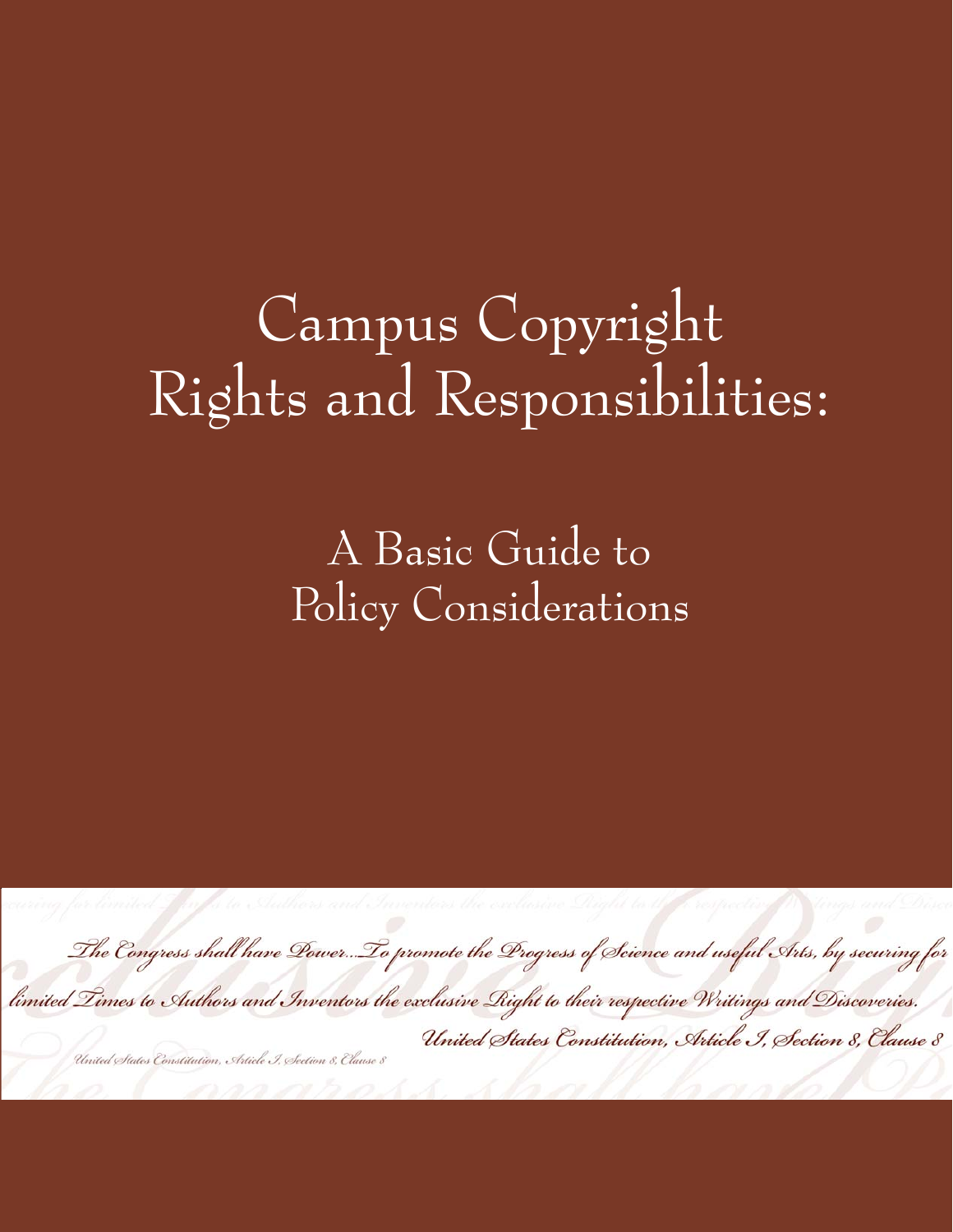This document was developed by representatives of the Association of American Universities (John Vaughn), the Association of Research Libraries (Duane Webster and Mary Case), the Association of American University Presses (Peter Givler), and the Association of American Publishers (Allan Adler). These organizations represent sectors which play central roles within higher education in the creation, use, and management of copyrighted works. The principal objective of this project was to bring together these groups, which have differing perspectives and often conflicting views on the appropriate use of copyrighted works, to produce a document that conveys their common understanding regarding the basic meaning and practical significance of copyright for the higher education community. The association representatives above gratefully acknowledge the invaluable advice and drafting assistance of Professor Laura Gasaway (University of North Carolina, Chapel Hill) and attorney Bruce Joseph (Wiley Rein & Fielding LLP) in producing this document.

Copyright of the material in this booklet is held jointly by Association of American Universities, the Association of Research Libraries, the Association of American University Presses, and the Association of American Publishers. Permission is granted to reproduce and distribute copies of the work in its entirety for nonprofit educational or library purposes, provided that copies are distributed at or below cost, that the copyright notice is included on each copy, and that no alterations or modifications in the text are made.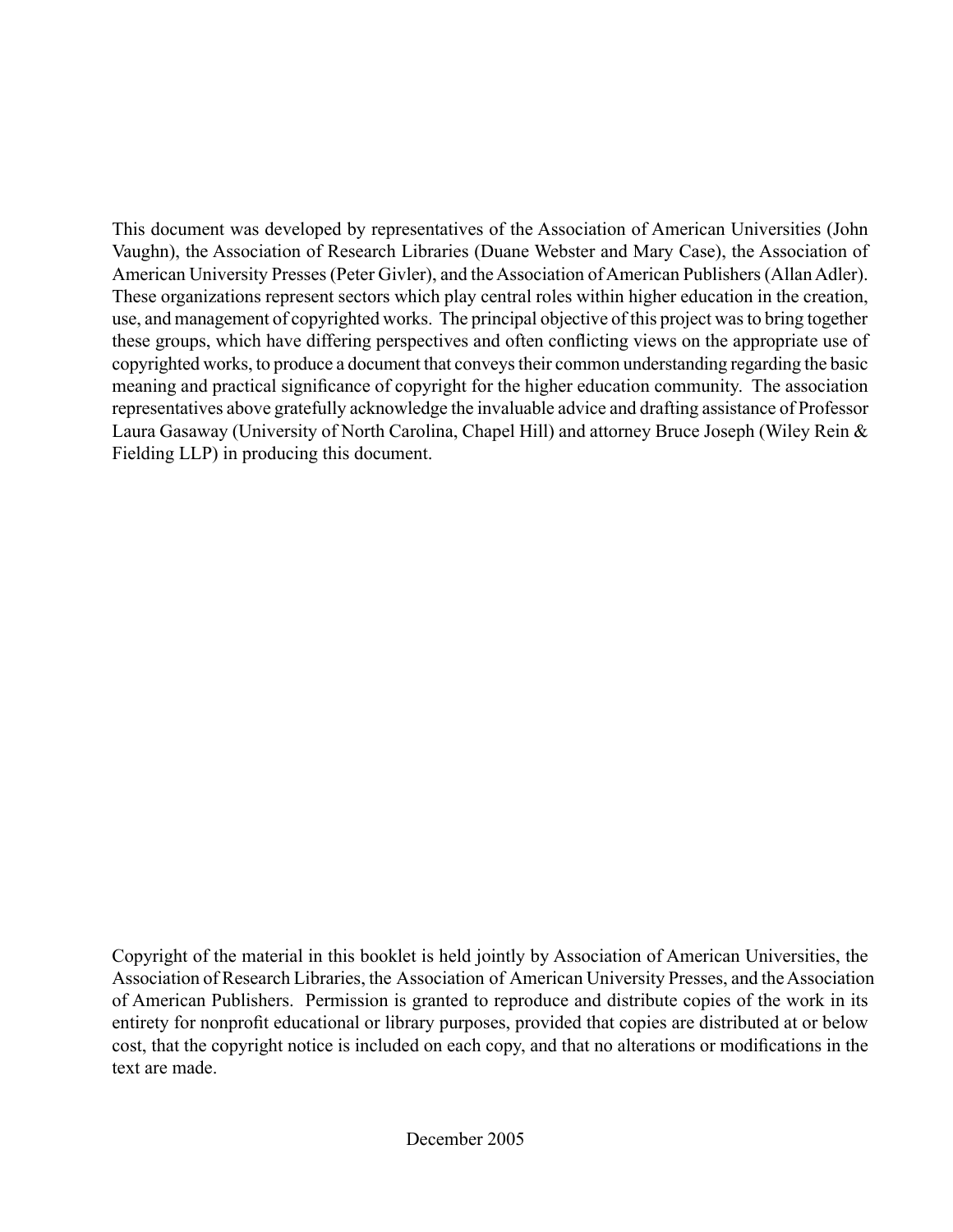# **TABLE OF CONTENTS**

| <b>Section</b><br>A <sub>1</sub><br><b>B.</b><br>$\mathcal{C}$ .<br>D.<br>E.<br>F.<br>G.<br>Exceptions and Limitations on the Copyright Rights<br>H.<br>$\mathbf{I}$ .<br>Exceptions and Limitations on the Copyright Rights<br>Exceptions and Limitations on the Copyright Rights<br>J.<br>Exceptions and Limitations on the Copyright Rights-First Sale15<br>K.<br>L.<br>Exceptions and Limitations on the Copyright Rights<br>Copyright Infringement and Applicable Legal Remedies 17<br>M.<br>Limitations on Liability for Infringement—Service Provider Liability  19<br>N.<br>O.<br>P.<br><b>Section</b><br>A.<br><b>B.</b><br>$C$ .<br>The Policy Requirements of the Service Provider Liability Limitation 24<br>D.<br>Other Potential Policy Issues—Faculty Ownership of Copyrights26<br>E.<br>F.<br>Other Potential Policy Issues-Fair Use<br>G.<br>Other Potential Policy Issues—Reserves and Electronic Reserves 28<br>H. |  |  |  |
|---------------------------------------------------------------------------------------------------------------------------------------------------------------------------------------------------------------------------------------------------------------------------------------------------------------------------------------------------------------------------------------------------------------------------------------------------------------------------------------------------------------------------------------------------------------------------------------------------------------------------------------------------------------------------------------------------------------------------------------------------------------------------------------------------------------------------------------------------------------------------------------------------------------------------------------|--|--|--|
|                                                                                                                                                                                                                                                                                                                                                                                                                                                                                                                                                                                                                                                                                                                                                                                                                                                                                                                                       |  |  |  |
|                                                                                                                                                                                                                                                                                                                                                                                                                                                                                                                                                                                                                                                                                                                                                                                                                                                                                                                                       |  |  |  |
|                                                                                                                                                                                                                                                                                                                                                                                                                                                                                                                                                                                                                                                                                                                                                                                                                                                                                                                                       |  |  |  |
|                                                                                                                                                                                                                                                                                                                                                                                                                                                                                                                                                                                                                                                                                                                                                                                                                                                                                                                                       |  |  |  |
|                                                                                                                                                                                                                                                                                                                                                                                                                                                                                                                                                                                                                                                                                                                                                                                                                                                                                                                                       |  |  |  |
|                                                                                                                                                                                                                                                                                                                                                                                                                                                                                                                                                                                                                                                                                                                                                                                                                                                                                                                                       |  |  |  |
|                                                                                                                                                                                                                                                                                                                                                                                                                                                                                                                                                                                                                                                                                                                                                                                                                                                                                                                                       |  |  |  |
|                                                                                                                                                                                                                                                                                                                                                                                                                                                                                                                                                                                                                                                                                                                                                                                                                                                                                                                                       |  |  |  |
|                                                                                                                                                                                                                                                                                                                                                                                                                                                                                                                                                                                                                                                                                                                                                                                                                                                                                                                                       |  |  |  |
|                                                                                                                                                                                                                                                                                                                                                                                                                                                                                                                                                                                                                                                                                                                                                                                                                                                                                                                                       |  |  |  |
|                                                                                                                                                                                                                                                                                                                                                                                                                                                                                                                                                                                                                                                                                                                                                                                                                                                                                                                                       |  |  |  |
|                                                                                                                                                                                                                                                                                                                                                                                                                                                                                                                                                                                                                                                                                                                                                                                                                                                                                                                                       |  |  |  |
|                                                                                                                                                                                                                                                                                                                                                                                                                                                                                                                                                                                                                                                                                                                                                                                                                                                                                                                                       |  |  |  |
|                                                                                                                                                                                                                                                                                                                                                                                                                                                                                                                                                                                                                                                                                                                                                                                                                                                                                                                                       |  |  |  |
|                                                                                                                                                                                                                                                                                                                                                                                                                                                                                                                                                                                                                                                                                                                                                                                                                                                                                                                                       |  |  |  |
|                                                                                                                                                                                                                                                                                                                                                                                                                                                                                                                                                                                                                                                                                                                                                                                                                                                                                                                                       |  |  |  |
|                                                                                                                                                                                                                                                                                                                                                                                                                                                                                                                                                                                                                                                                                                                                                                                                                                                                                                                                       |  |  |  |
|                                                                                                                                                                                                                                                                                                                                                                                                                                                                                                                                                                                                                                                                                                                                                                                                                                                                                                                                       |  |  |  |
|                                                                                                                                                                                                                                                                                                                                                                                                                                                                                                                                                                                                                                                                                                                                                                                                                                                                                                                                       |  |  |  |
|                                                                                                                                                                                                                                                                                                                                                                                                                                                                                                                                                                                                                                                                                                                                                                                                                                                                                                                                       |  |  |  |
|                                                                                                                                                                                                                                                                                                                                                                                                                                                                                                                                                                                                                                                                                                                                                                                                                                                                                                                                       |  |  |  |
|                                                                                                                                                                                                                                                                                                                                                                                                                                                                                                                                                                                                                                                                                                                                                                                                                                                                                                                                       |  |  |  |
|                                                                                                                                                                                                                                                                                                                                                                                                                                                                                                                                                                                                                                                                                                                                                                                                                                                                                                                                       |  |  |  |
|                                                                                                                                                                                                                                                                                                                                                                                                                                                                                                                                                                                                                                                                                                                                                                                                                                                                                                                                       |  |  |  |
|                                                                                                                                                                                                                                                                                                                                                                                                                                                                                                                                                                                                                                                                                                                                                                                                                                                                                                                                       |  |  |  |
|                                                                                                                                                                                                                                                                                                                                                                                                                                                                                                                                                                                                                                                                                                                                                                                                                                                                                                                                       |  |  |  |
|                                                                                                                                                                                                                                                                                                                                                                                                                                                                                                                                                                                                                                                                                                                                                                                                                                                                                                                                       |  |  |  |
|                                                                                                                                                                                                                                                                                                                                                                                                                                                                                                                                                                                                                                                                                                                                                                                                                                                                                                                                       |  |  |  |
|                                                                                                                                                                                                                                                                                                                                                                                                                                                                                                                                                                                                                                                                                                                                                                                                                                                                                                                                       |  |  |  |
|                                                                                                                                                                                                                                                                                                                                                                                                                                                                                                                                                                                                                                                                                                                                                                                                                                                                                                                                       |  |  |  |
|                                                                                                                                                                                                                                                                                                                                                                                                                                                                                                                                                                                                                                                                                                                                                                                                                                                                                                                                       |  |  |  |
|                                                                                                                                                                                                                                                                                                                                                                                                                                                                                                                                                                                                                                                                                                                                                                                                                                                                                                                                       |  |  |  |
|                                                                                                                                                                                                                                                                                                                                                                                                                                                                                                                                                                                                                                                                                                                                                                                                                                                                                                                                       |  |  |  |
|                                                                                                                                                                                                                                                                                                                                                                                                                                                                                                                                                                                                                                                                                                                                                                                                                                                                                                                                       |  |  |  |
|                                                                                                                                                                                                                                                                                                                                                                                                                                                                                                                                                                                                                                                                                                                                                                                                                                                                                                                                       |  |  |  |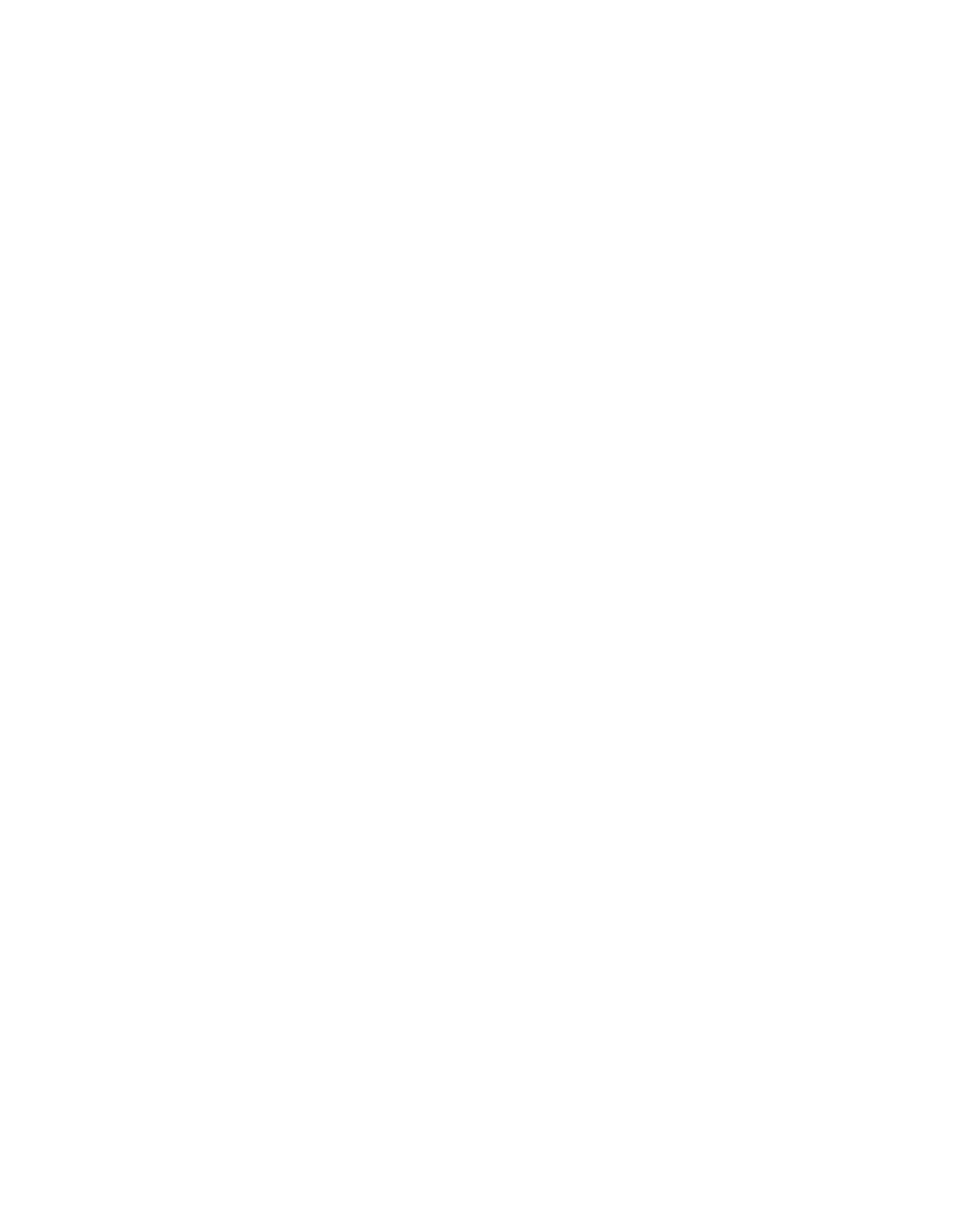## *Campus Copyright Rights and Responsibilities* **A BASIC GUIDE TO POLICY CONSIDERATIONS**

## **INTRODUCTION**

his document has been prepared by the Association of American Publishers, the Association of American Universities, the Association of American University Presses, and the Association of Research Libraries; and has been endorsed by the American Council on Education and the Authors Guild. It is intended for the following purposes:

- to present a basic explanation of copyright law with an emphasis on its application to colleges and universities;
- to provide a discussion of current copyright issues in the higher education setting that reflects the concerns and points of view of colleges and universities and the publishing community with which these institutions regularly interact and collaborate;
- to encourage colleges and universities to review their institutional policies on the use and management of copyrighted works in light of the continuing evolution of digital technologies and the numerous revisions to copyright and related laws generated in part by that evolution; and
- to provide information to colleges and universities concerning the development of educational materials for their students, faculty, and staff that provide guidance on the creation, use, and management of copyrighted works in this shifting legal and societal landscape.

Part I of this document provides a primer on copyright law. Part II addresses specific issues that may be relevant to development of an institutional copyright policy.

Copyright law protects the author's original expression in creative works such as writings, music, movies, art, and images. Copyright law should not be confused with trademark law, which protects symbols and other designations of the origin of a product or service, or with patent law, which protects inventions. Although all three are referred to generally as "intellectual property law," the subject matter and nature of protection in each are very different.

Why would universities and colleges find this document useful?

- Creation and use of copyrighted works lie at the heart of the educational and research activities of institutions of higher learning. Colleges and universities create and use hundreds of copyrighted works every day.
- Although the underlying principles of copyright have not substantially changed, the legal landscape has changed considerably as a result of a number of statutory amendments and court decisions.
- Developments in digital technologies have produced new ways to create and use copyrighted works, enhancing their availability and utility, while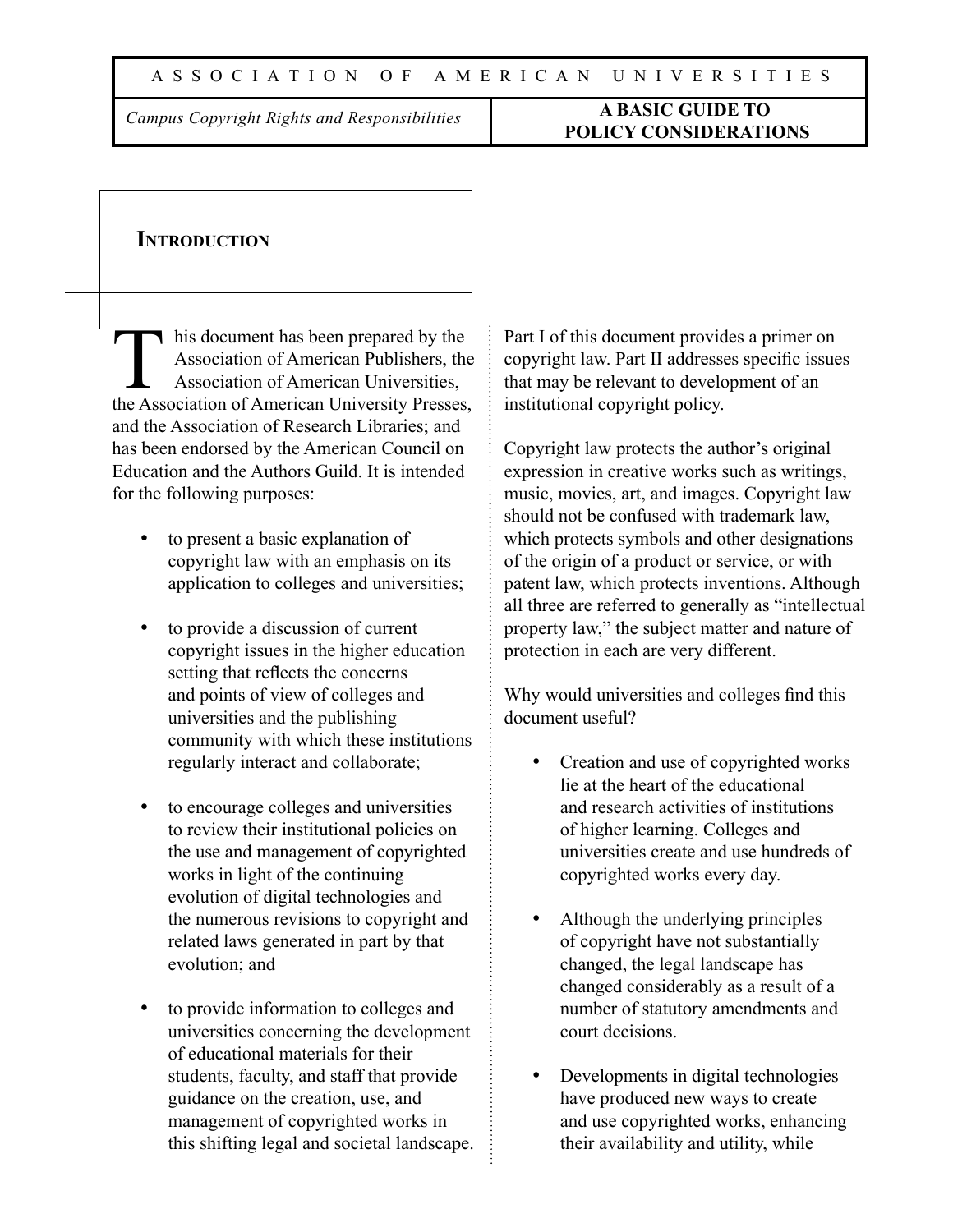simultaneously increasing the potential risks of infringement to copyright owners.

- As more copyrighted works are made available in digital formats, efforts are increasingly being made to control access and use by contractual licenses, rather than sale of a copy.
- Because educational institutions have become operators of digital networks, they should understand laws that can limit the risk of institutional liability for copyright infringement by faculty, students, and other network users, conditioned on certain institutional policies and actions.

This document is not intended to provide legal advice or serve as a substitute for consultation with competent legal counsel on matters regarding the development and implementation of institutional policies or compliance with copyright law.

Every institution appropriately will have its own approach to the formulation of institutional policy and the development of educational material. This document should not be read to suggest that any one policy or set of materials is appropriate for all institutions. Institutions have great flexibility to shape copyright policies and develop materials to meet their own needs. Similarly, copyright owners are likely to have their own views regarding uses of their copyrighted content in particular circumstances.

 $\vdots$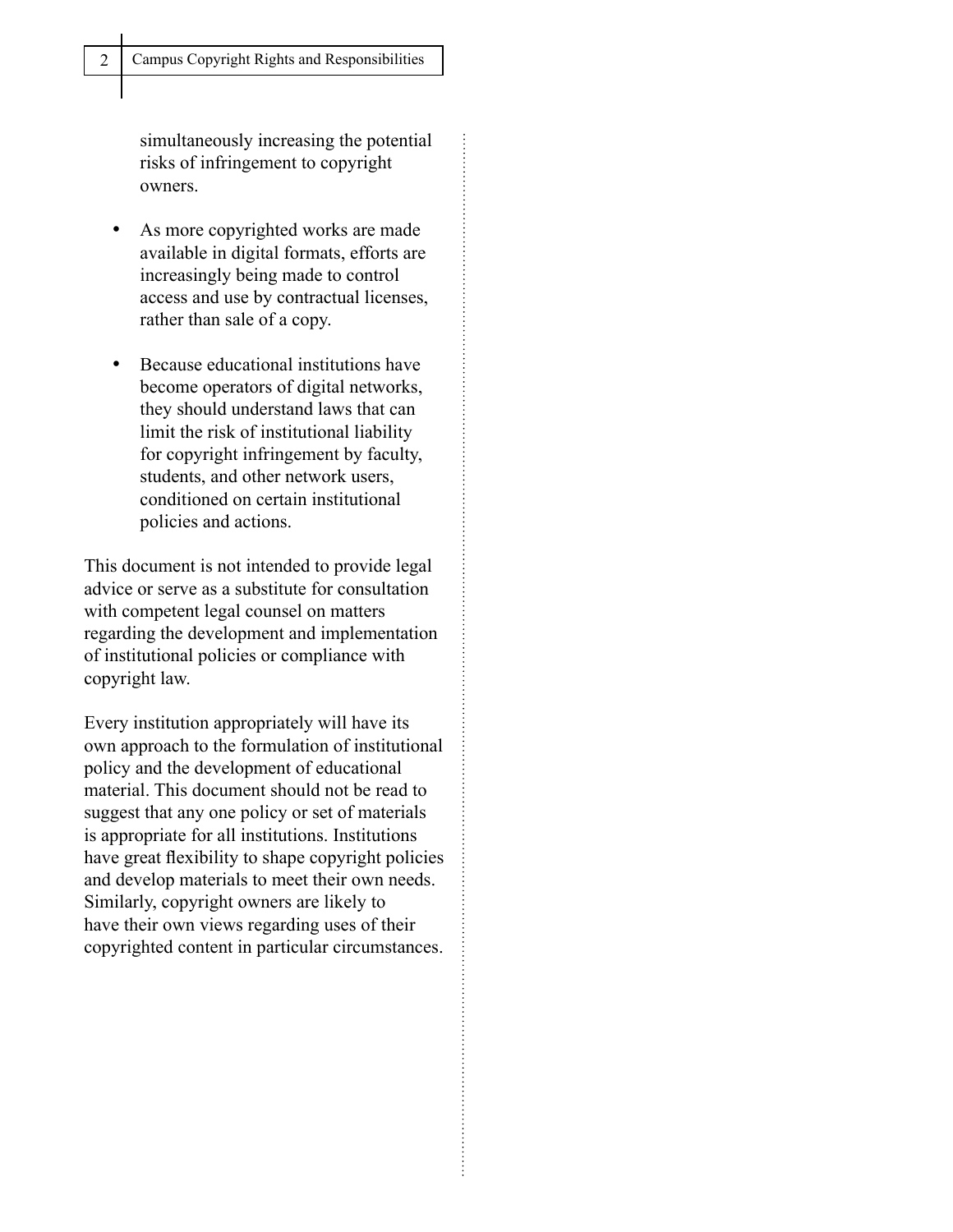## **IMPORTANCE AND PURPOSE OF COPYRIGHT**

Iniversities and colleges are major<br>stakeholders in the world of copyr<br>As part of the scholarship, researc stakeholders in the world of copyright. As part of the scholarship, research, and teaching activities conducted at these institutions, faculty and students frequently create and exercise rights with respect to their own copyrighted works while also making extensive use of the copyrighted works of others.

The Constitution authorizes the enactment of copyright laws by granting to Congress the power to "promote the progress of science and useful arts, by securing for limited times to authors and inventors the exclusive right to their respective writings and discoveries." In practical terms, copyright law serves public ends by providing individuals with an incentive to pursue private ones: copyright rewards authors for the creative exercise of their talents through the provision of proprietary rights for the commercial exploitation of their works, which provides an economic incentive for them to create new works that advance the public welfare through the proliferation of knowledge and ideas.

At the same time, copyright law recognizes the public interest in ensuring the free flow of information and ideas, and imposes important restrictions on the scope of copyright that are designed to facilitate this free flow of information and ideas. Many of these limitations on the rights of copyright owners are particularly important in the academic environment and several are specifically designed for nonprofit educational institutions.

 $\vdots$ 

Copyright provides a basis for the publishing operations of university presses and scholarly societies, and makes possible the contributions of innumerable other authors and publishers to the educational process. In this capacity, copyright benefits colleges and universities economically in the form of payments from the sale or licensing of a work, and also provides important non-economic benefits that accrue to faculty authors, including heightened professional visibility and scholarly reputation, as well as preservation of the integrity of their creative works—all of which factor into considerations for tenure and promotion.

In sum, copyright law supports a fundamental mission of colleges and universities to create and disseminate new knowledge and understanding through teaching, research, and scholarship in two basic ways: (1) by providing incentives for the creation of new works through the provision of proprietary rights to copyright owners, and (2) by providing limitations on those rights in order to facilitate public access to and use of creative works.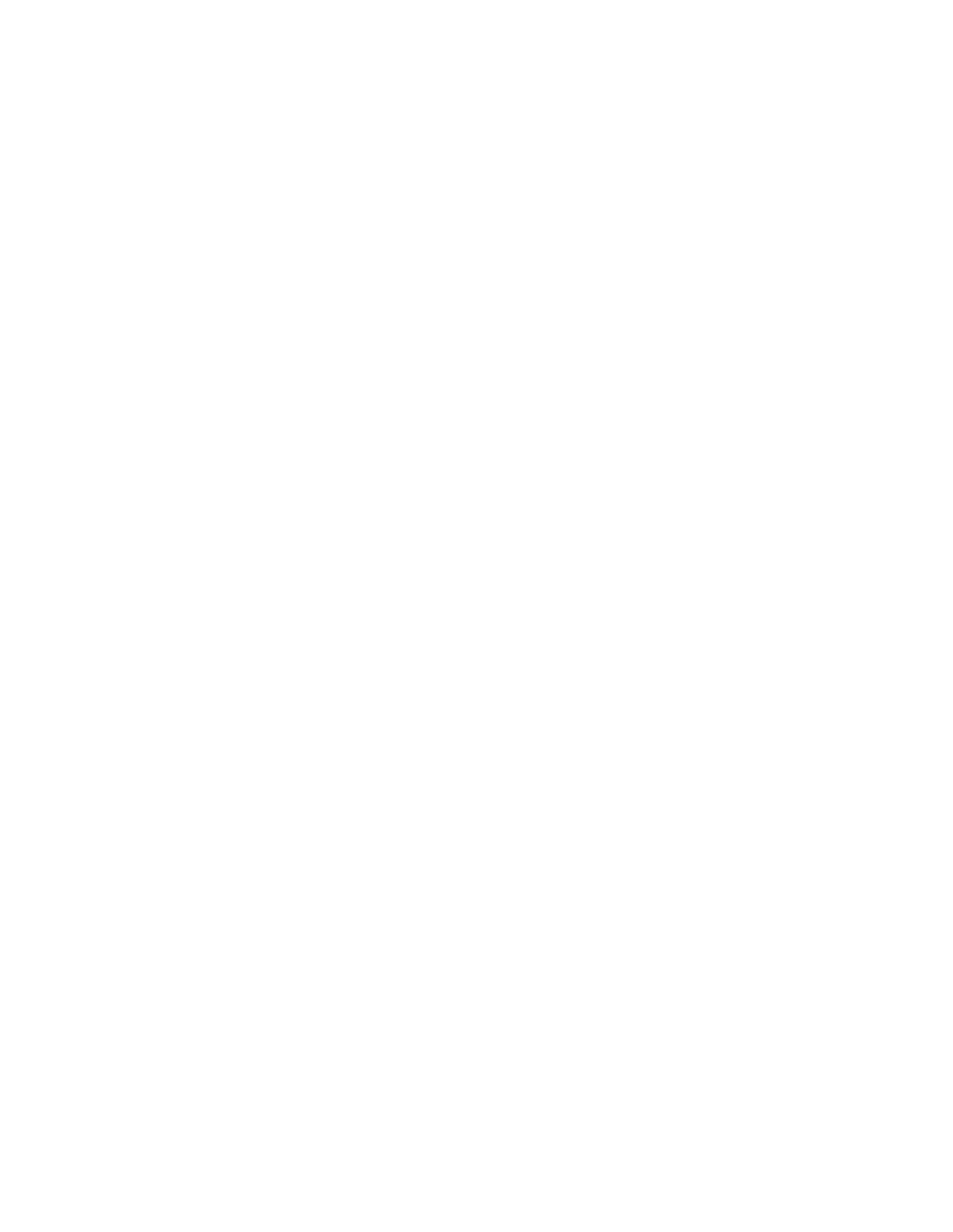#### A S S O C I A T I O N O F A M E R I C A N U N I V E R S I T I E S

*Campus Copyright Rights and Responsibilities* **PART I: COPYRIGHT BASICS**

## **SECTION A**

#### **WHAT IS COPYRIGHT?**

Solution of the state of federal law<br>that invests the "author" of a creative<br>work of original "expression" with that invests the "author" of a creative work of original "expression" with certain exclusive rights, enforceable by law, for a limited period of time, and subject to defined limitations. U.S. copyright law is found in the Copyright Act, Title 17 of the United States Code. Unless otherwise noted, statutory references in this document are to the Copyright Act and Title 17.

These exclusive rights, set forth in Section 106 of Title 17, include the rights to do, and to authorize others to do, the following:

- reproduce copies of the work;
- distribute copies of the work to the public;
- create derivative works based on the work;
- perform the work publicly (in the case of certain types of works) and, in the case of sound recordings, to do so by digital transmission; and
- display the work publicly (in the case of certain types of works).

Violation of any of these rights, by engaging in the activity without authority from the copyright owner or a relevant statutory exception or limitation on the right at issue, is called "infringement" and is subject to potentially significant civil liability and, in certain cases, criminal liability. Infringement and the legal remedies for infringement are discussed in Part I.M.

Copyright can apply to a wide array of different types of works, including those identified in Sections 102(a) and 103:

- literary works (including novels, articles, texts, poems, and computer programs);
- musical works (the notes and lyrics written by songwriters);
- dramatic works (such as plays);
- pantomimes and choreographic works;
- pictorial, graphic and sculptural works (including photographs and drawings);
- motion pictures and other audiovisual works (including television programs and home movies);
- sound recordings (the sounds made by the performing artist and record company);
- architectural works; and
- compilations and databases of the foregoing and of other material (to the extent they reflect original "authorship" in the selection or arrangement of elements).

Copyright *cannot* apply to the following (even if they are contained within works of the types identified above) (see Section 102(b)):

- facts
- *i*deas
- processes or procedures
- concepts
- principles
- systems or methods of operation
- discoveries

Copyright does not apply to works created by an officer or employee of the United States Government, acting within the scope of his or her official duties. There is no similar exception with respect to works created by state or local government officials or employees. See Sections 105, 101.

In the United States, copyright is governed exclusively by federal law, which generally preempts state laws addressing the same rights.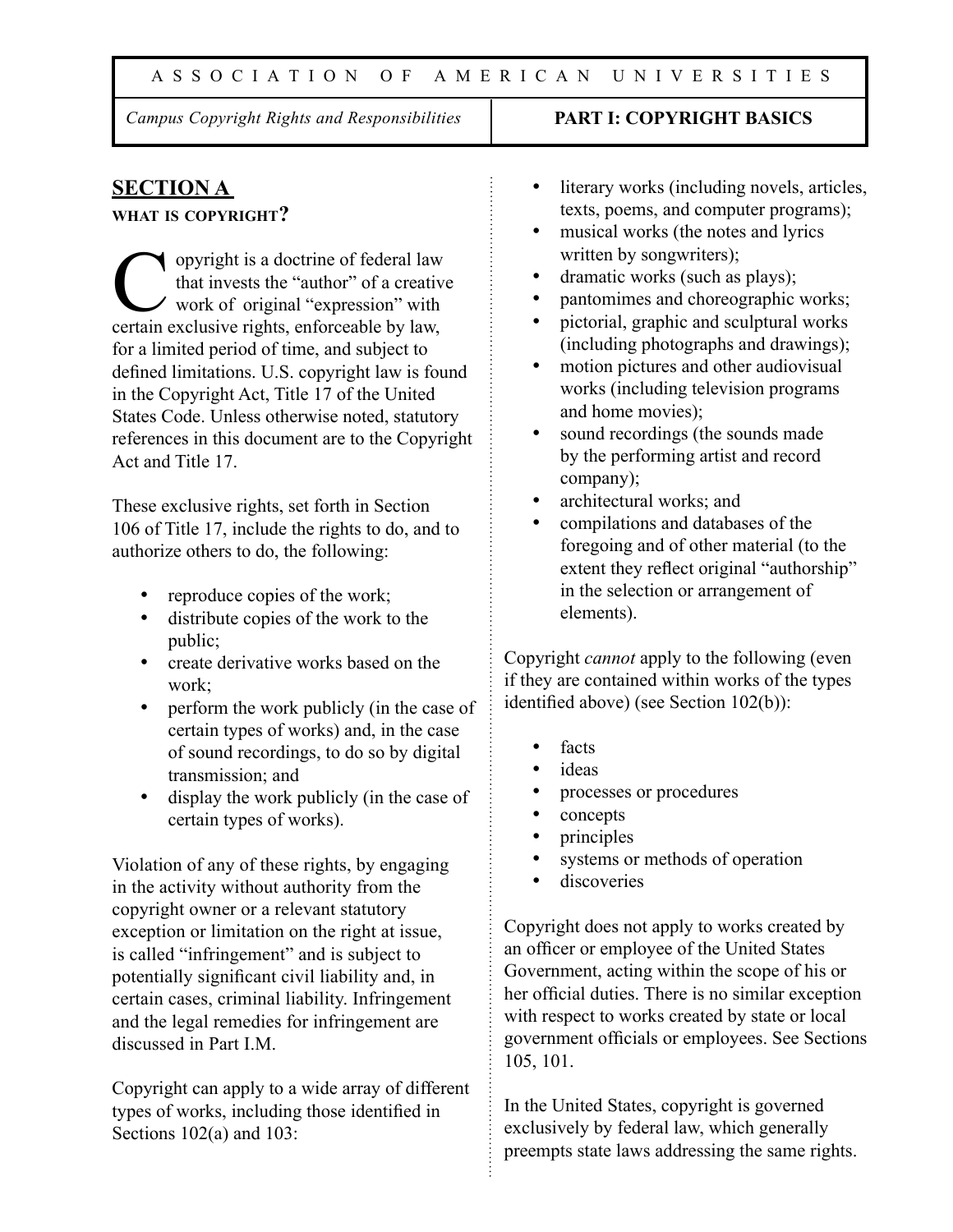The federal courts have exclusive jurisdiction to interpret, apply, and enforce the copyright statutes enacted by Congress, which means that state courts generally cannot consider copyright cases. See Section 301 (preemption) and 28 U.S.C. § 1338 (exclusive jurisdiction).

It is important to distinguish the *copyright* in a work from the *ownership* of a particular copy of a work. For example, ownership of a copy of a book does not include ownership of any of the copyright rights, such as the right to make copies of the content of that book. See Section 202. There are, however, specific exceptions and limitations on the copyright rights that allow the owner of a copy of a work to take certain actions with respect to that work that do not violate the exclusive rights of the copyright holder. See Parts I.F-L.

## **SECTION B**

#### **HOW DOES A COPYRIGHT COME INTO BEING?**

**A** copyrightable original work of creative<br>expression is protected by copyright<br>automatically, from the moment it is<br>fixed in any "tangible modium of automatical" expression is protected by copyright **A** automatically, from the moment it is fixed in any "tangible medium of expression" (such as paper, film, or a computer disk or memory) from which it can be perceived, reproduced, or otherwise communicated, either directly or with the aid of a machine or device. For example, copyright attaches to a literary work such as an article or a novel as soon as the author writes it on paper or types it onto a computer hard drive. No other act or process need take place.

Although registration of a work with the U.S. Copyright Office is not necessary to obtain copyright protection, there are significant benefits to the copyright owner from registration if the owner must go to court to enforce a copyright against an alleged infringer. See discussion of remedies in Part I.M.

A work is protected by copyright even if it does not contain a formal copyright notice (the word "copyright," abbreviation "copr.," or symbol "©" with the year of first publication and name of the copyright owner), although works first published before March 1, 1989, without notice, may have entered the public domain (see discussion of the public domain in Part I.C).

## **SECTION C DURATION OF COPYRIGHT AND THE PUBLIC DOMAIN**

O pyrights may last for a long time.<br>
Determination of the precise term is<br>
complex and, in the United States, Determination of the precise term is complex and, in the United States, depends on when the work was first created and published.

- As a general rule, works first published before January 1, 1978, are protected for 95 years from the date of first publication, or 120 years from the date of creation, whichever is longer, but there are numerous exceptions.
- Works by named authors first published after January 1, 1978, are protected for the life of the author plus 70 years.
- "Works made for hire" (see Part I.D), anonymous works and pseudonymous works are protected for the 95- or 120 year term described above.
- As a result of the way copyright terms are calculated, and as a result of a 20-year extension of copyright terms enacted in 1998, a good rule of thumb is that works first published in the United States in 1922 and before are in the public domain.

A work whose term of copyright protection has expired, or a work that was not subject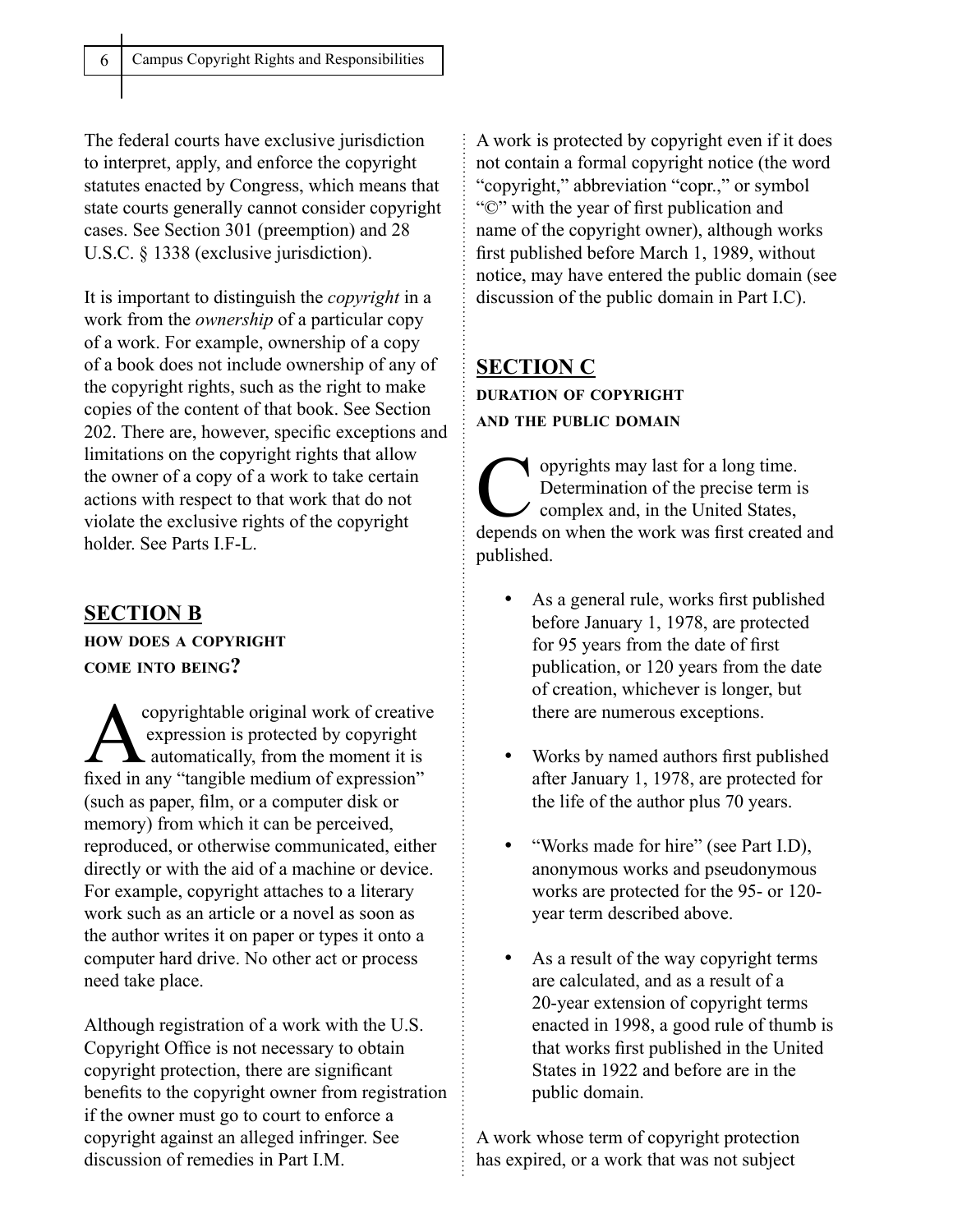to copyright protection (e.g., a work of the U.S. Government), is said to be "in the public domain." Such a work may freely be copied, distributed, performed, displayed, or otherwise used in ways unrestricted by copyright rights.

International copyright is quite complex and is beyond the scope of this brochure. Copyright is territorial, but the U.S. has copyright agreements with the vast majority of countries of the world. A general rule of thumb is that works by authors of those countries or works first published in those countries are protected in the U.S. as if they were U.S. works, with some exceptions and differences.

Copyright notice was required to be placed on published works prior to 1989. Works published under the authority of the copyright owner without copyright notice prior to March 1, 1989, are likely to be in the public domain, but their status should be checked.

## **SECTION D OWNERSHIP OF COPYRIGHT AND TRANSFERS**

s noted, the initial owner of the<br>copyright in a work is the "auth<br>of the work. A surprising number copyright in a work is the "author" Lof the work. A surprising number of issues can arise relating to identification of the "author"

Normally, the author of a work created by an individual is the individual.

A "joint work" is defined as a work created jointly by two or more authors with the intention that their contributions be merged into inseparable parts of a single work. Each author owns an undivided interest in a joint work, and may freely use and exploit the rights in the work, subject to a duty to share the profits from such exploitation with the other joint author(s).

The "author" of a work created by an employee acting within the scope of his or her employment is the employer, which may be a person or an entity, such as a corporation. This is the so-called "work made for hire" doctrine. There are certain complexities:

- The status of a person as an employee is typically analyzed under the common law applicable to the employee-employer relationship, not a special copyright rule. The courts have identified relevant factors to be considered in making this determination.
- An independent contractor is not an employee. However, there is a special rule by which the work of an independent contractor also may be a "work made for hire." Specifically, the work must fall within one of nine enumerated categories (notably including instructional texts, translations, tests, answer materials for tests, compilations, and audiovisual works, but not computer programs) and the parties must agree in writing that the work is a "work made for hire."
- The ownership of copyright in course materials and writings created by university and college faculty acting within the scope of their employment, particularly new forms of digital course materials, raises a complex set of issues. For a more detailed discussion, see Part II.E.

Ownership of all or any part of any right under a copyright may be shared or transferred, in whole or in part, by the author. This is often the case when a work is to be published, as publishers often seek ownership of the copyright, or at least of the exclusive right to distribute copies of the work within the United States and certain other rights.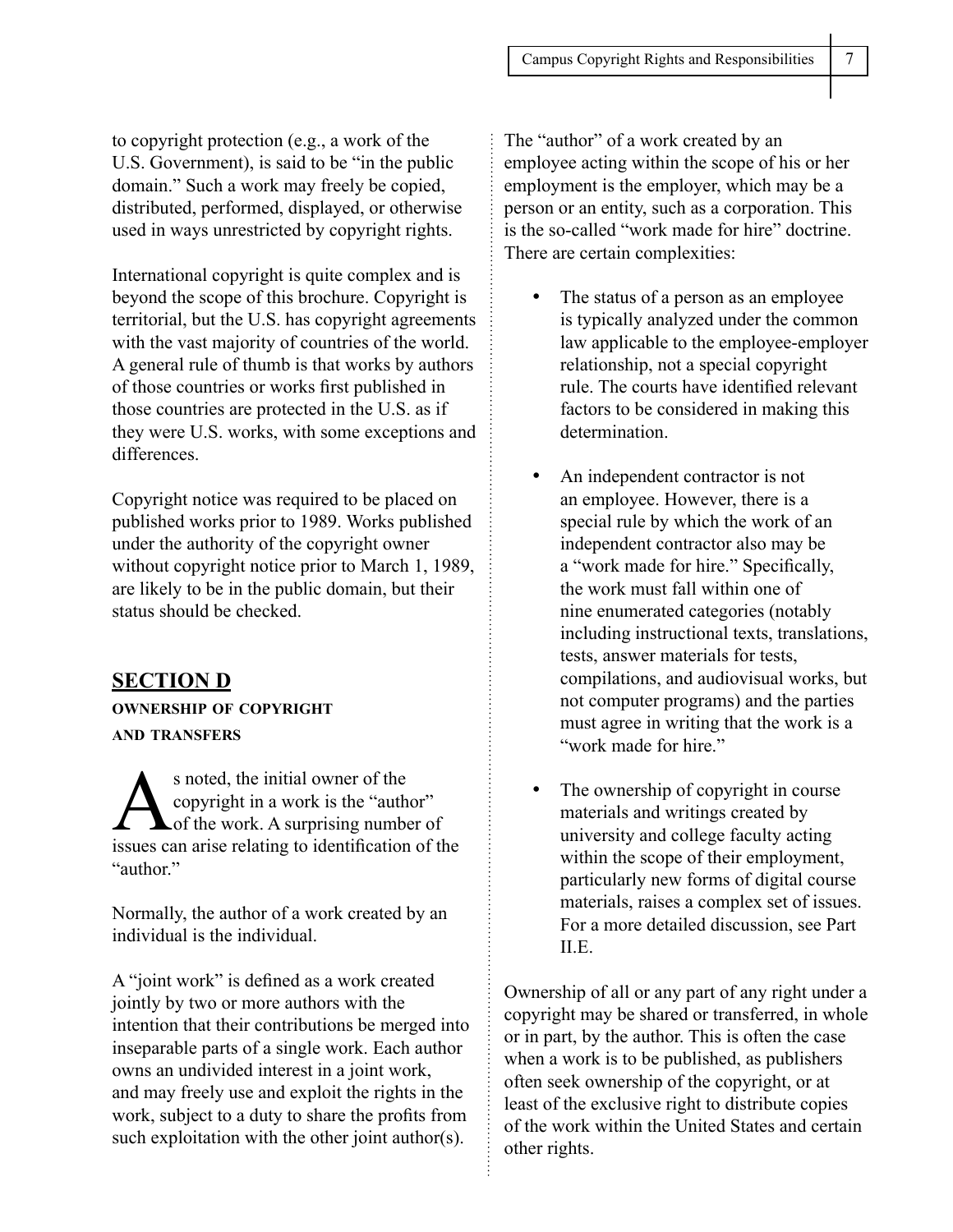Transfer of ownership of all or any part of a copyright must be accomplished in writing signed by the transferor. A transfer of the entire copyright is often referred to as an "assignment."

Each of the copyright rights is divisible across numerous parameters (for example, by time period, geographical area, medium, etc.) and transfers may be for all or any such division of one or more of the rights. Examples of partial transfers include: transfers of all or some of the exclusive rights for a limited period of time; transfers of certain rights limited by territory; transfer of rights (e.g., distribution) in certain forms, or by certain media.

Only the "owner" of a relevant right under the copyright may bring an infringement action.

## **SECTION E**

**LICENSES**

license is a grant of rights to a third<br>party to exercise all or part of one contract to the copyright rights. Again party to exercise all or part of one or more of the copyright rights. Again, the rights are divisible across numerous parameters for purpose of licensing.

Licenses may be "exclusive" or "nonexclusive." Exclusive licenses grant the right to exercise all or part of the copyright rights to a single person or entity. Exclusive licenses are treated under the law as transfers of ownership of the licensed rights. Thus, they must be in writing and they include the right to sue for infringement.

A licensee under a non-exclusive license typically is not the only person or entity granted the right to do the specified actions. An example would be the license to use Windows 2000, which all users receive.

A non-exclusive license need not be in writing; it may be oral. Written licenses, however,

are more likely to avoid subsequent disputes between publishers and institutions regarding what rights have actually been licensed.

A license may be implied by the parties' reasonable expectations or conduct. For example, if one hires a contractor to create materials for a Web site, even though the contractor may retain ownership of the copyright in the materials, the expectation of the parties could well lead to an implied nonexclusive license to include the materials on the Web site.

Licenses are contracts. As contracts, they create rights and obligations for both publishers and institutions as parties to those contracts. Institutions may wish to consider ways to communicate information about contractual rights and obligations to those within the institution who are bound by them or can benefit from them.

Licenses typically are governed by state contract law rather than by federal copyright law. Depending on the circumstances, violation of the terms of a license relating to a copyrighted work may give rise to a claim for breach of contract under state law or for copyright infringement under federal law, or to both types of claims. License terms may be negotiable or non-negotiable (as they often are for works available in standard form in the mass market). Some non-negotiable licenses may be unenforceable under the laws of certain states.

Licensing has become common for digital forms of works. There continues to be disagreement about the advantages and disadvantages of licensing and certain license restrictions.

Some argue that the licensing of digital media permits more options for control and use of a work and more variety and choice in arranging pricing and other terms of use.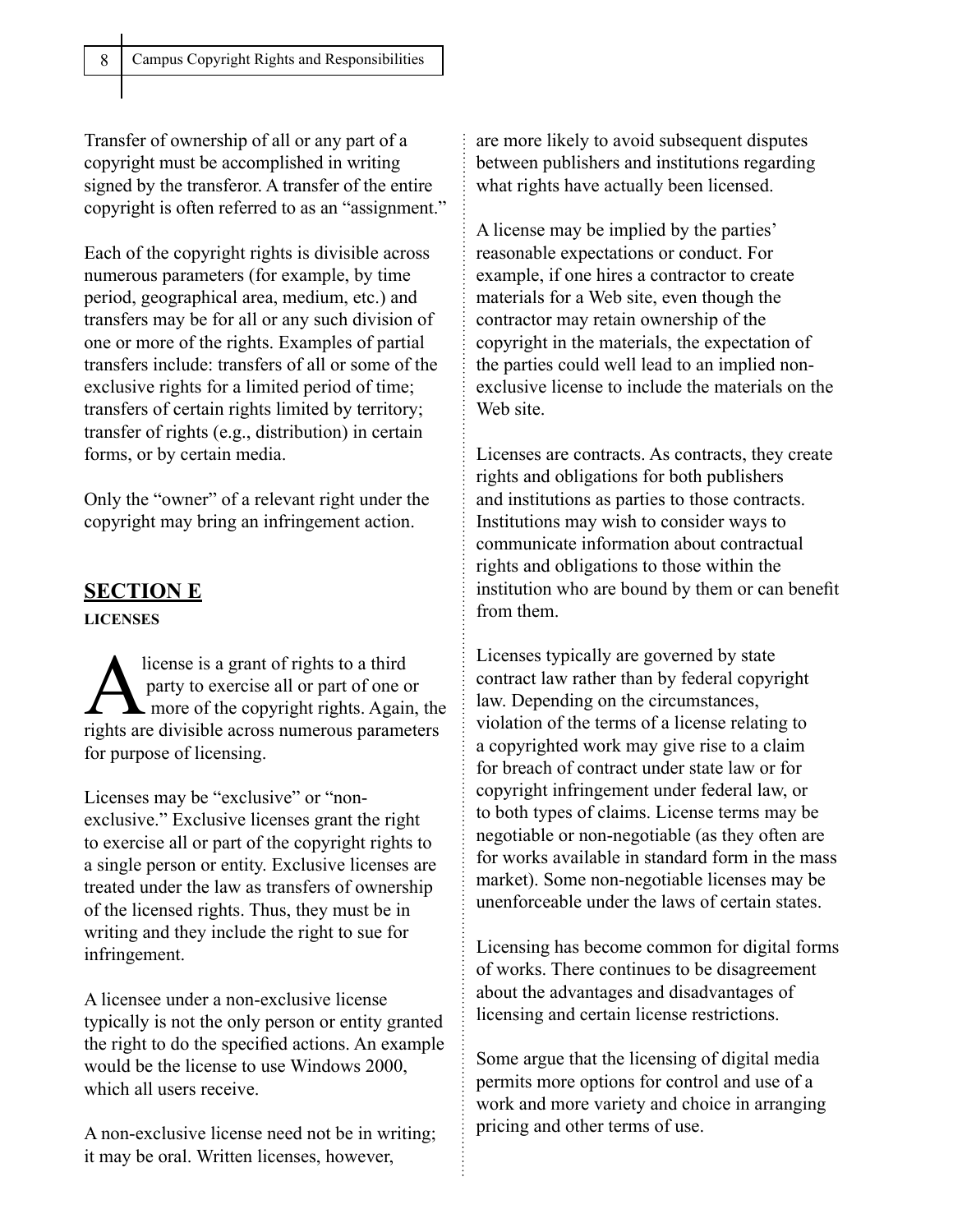Others counter that licensing is often used in an effort to curtail the statutory limitations on copyright, including certain actions available to the owner of a copy of a work. For this reason, there is an ongoing debate as to whether all such licenses concerning the use of a copyrighted work are, and should be, enforceable contracts apart from copyright law, or whether there are circumstances in which, as a matter of law and public policy, the statutory limitations on copyright rights (discussed in the next section) can, and should, pre-empt license terms that narrow or eliminate the ability to engage in uses of a copyrighted work that are otherwise permitted under copyright law.

This debate, and the limitations on copyright rights, should be kept in mind when negotiating licenses or acquiring copies of copyrighted works that are subject to licenses.

Copyright owners are free to forego the assertion of any of their rights and may, likewise, shorten the term of their copyright. Some copyright owners are choosing to accomplish this by the way in which they structure their licenses. One example is the range of online agreements available through the Creative Commons (http://www. creativecommons.org).

## **SECTION F**

## **EXCEPTIONS AND LIMITATIONS ON THE COPYRIGHT RIGHTS**

Opyright is limited to a bundle of<br>expressly stated rights, as described in Part I.A. For example, a copyring expressly stated rights, as described in Part I.A. For example, a copyright owner does not gain exclusive rights to control the reading of a work, private performance or display, or other uses that are not enumerated in Section 106

In addition to these inherent limitations, the Copyright Act contains numerous express

statutory limitations on rights granted to the copyright owner. Several are particularly relevant to institutions of higher learning. Most of the exceptions and limitations are found in Sections 107 through 122 of the Act.

The exceptions and limitations include:

- fair use—Section 107;
- performances and displays in face-toface teaching—Section 110(1);
- distance learning—Sections 110(2) and  $112(f)$ ;
- first sale—Section 109;
- reproduction by libraries and archives— Section 108; and
- limitations on liability for digital network service providers—Section 512.

Another important exception has already been mentioned in Part I.A: the rule that copyright protection does not extend to any fact, idea, system, process, or method of operation. See Section 102(b).

## **SECTION G**

**EXCEPTIONS AND LIMITATIONS ON THE COPYRIGHT RIGHTS—FAIR USE**

The "fair use" doctrine is one of the important safety valves of U.S. copyright law. The doctrine arises under a statutory provision (Section 107) which provides that certain uses of a copyrighted work that might otherwise violate an exclusive right of the copyright owner are not infringement.

The doctrine is flexible, but its application often is uncertain, as it generally requires consideration of all of the facts and circumstances surrounding the particular use of the copyrighted work at issue. As a result, the fair use doctrine has been the subject of numerous court cases.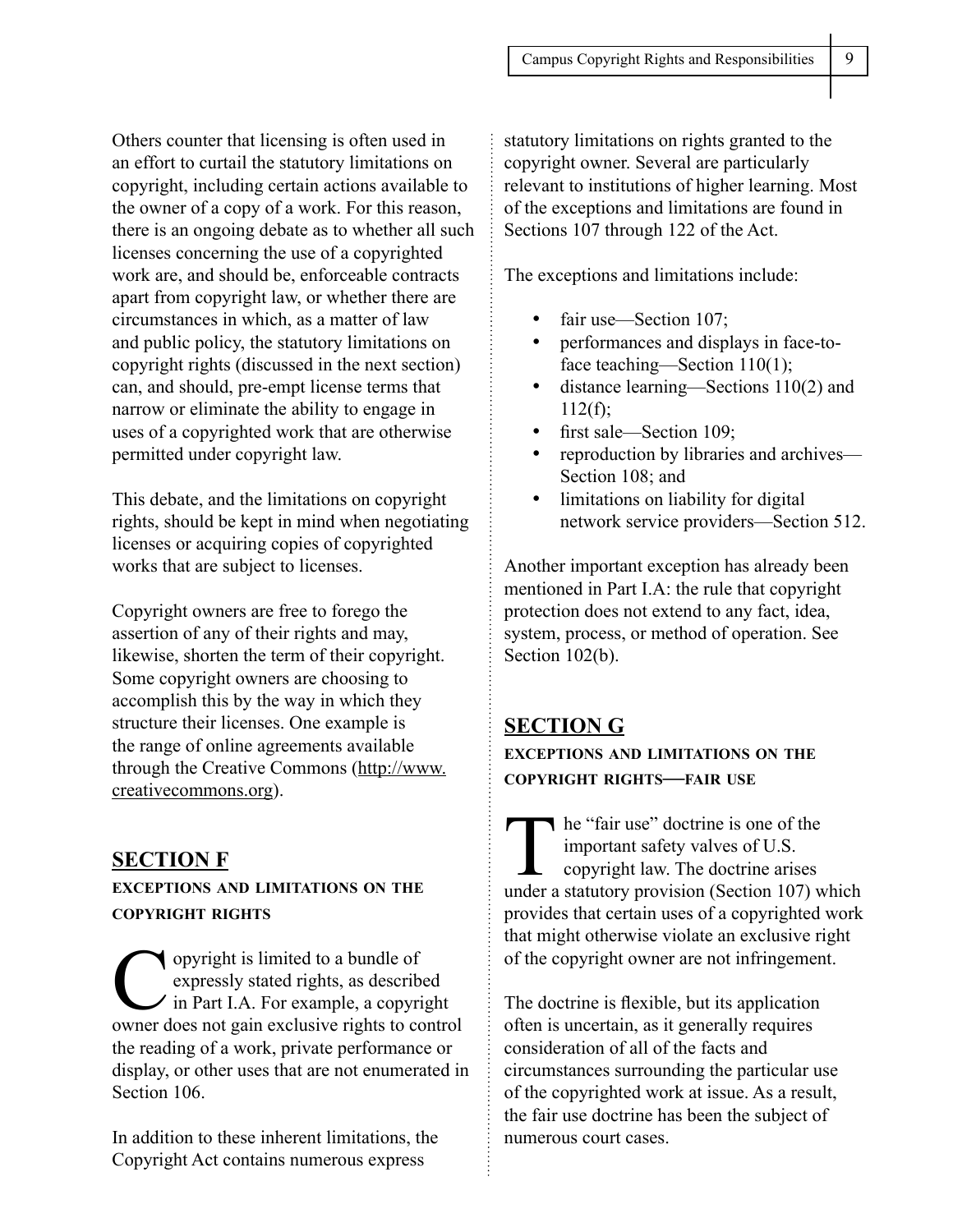Section 107 includes a non-exhaustive, illustrative list of uses that may qualify as fair use: "[T]he fair use of a copyrighted work, including such use…for purposes such as criticism, comment, news reporting, teaching (including multiple copying for classroom use), scholarship, or research, is not an infringement of copyright."

Section 107 then lists four non-exclusive factors that a court must consider when assessing whether a particular use is fair use. The four factors are weighed against each other; no one is determinative in every case:

- the purpose and character of the use, including whether such use is of a commercial nature or is for nonprofit educational purposes;
- the nature of the copyrighted work;
- the amount and substantiality of the portion used in relation to the copyrighted work as a whole; and
- the effect of the use on the potential market for or value of the copyrighted work.

In evaluating the *purpose and character of the use*, nonprofit uses and educational uses are generally favored and more likely to be deemed fair use than commercial uses. However, not all nonprofit educational uses are fair use; and not all commercial uses fail to qualify as fair use. Transformative uses of a work (those that add something new, with a further purpose or different character, altering the first with new expression, meaning, or message) rather than those that merely reproduce the work, are generally favored in considering this factor in fair use determinations.

The *nature of the copyrighted work* focuses on the work itself. The legislative history and case law suggest that certain types of works are more susceptible to fair use than others; for example, scientific articles that are factual in nature may

be more subject to fair use than creative works such as musical compositions, novels and motion pictures. Some works are less likely to support fair use, such as standardized tests and work booklets that by their nature are meant to be "consumable"

The *amount and substantiality* of the portion used considers how much of the copyrighted work is used in comparison to the copyrighted work as a whole. Generally, the smaller the amount used, the more likely the use will be considered to be a fair use. Conversely, the larger the portion of a work used, the less likely it is to be fair use, although in appropriate circumstances (e.g., research, classroom display or distribution, parody) use of an entire work (e.g., an article, a short poem, musical work or photograph) may be a fair use. There is no bright line for determining whether a certain percentage, number of words or bars of music used qualifies as a fair use. The "amount and substantiality of the portion used" also is a qualitative test; even though one reproduces only a small portion of a work, that portion still may be too much if what is reproduced is deemed to be the "heart of the work."

The *effect on the potential market for or value of the work* factor calls for consideration of the extent to which the use is likely to cause economic harm to the owner due to the displacement of opportunities to sell the work or license its use. Courts have typically limited this inquiry to markets that have been or are likely to be developed by the copyright owner. Even if the loss an owner incurs from a particular use is not substantial, courts have held that, in appropriate cases, this factor requires consideration of whether there would be substantial harm to the market for the work, or derivative works based on the work, if the use were to become widespread.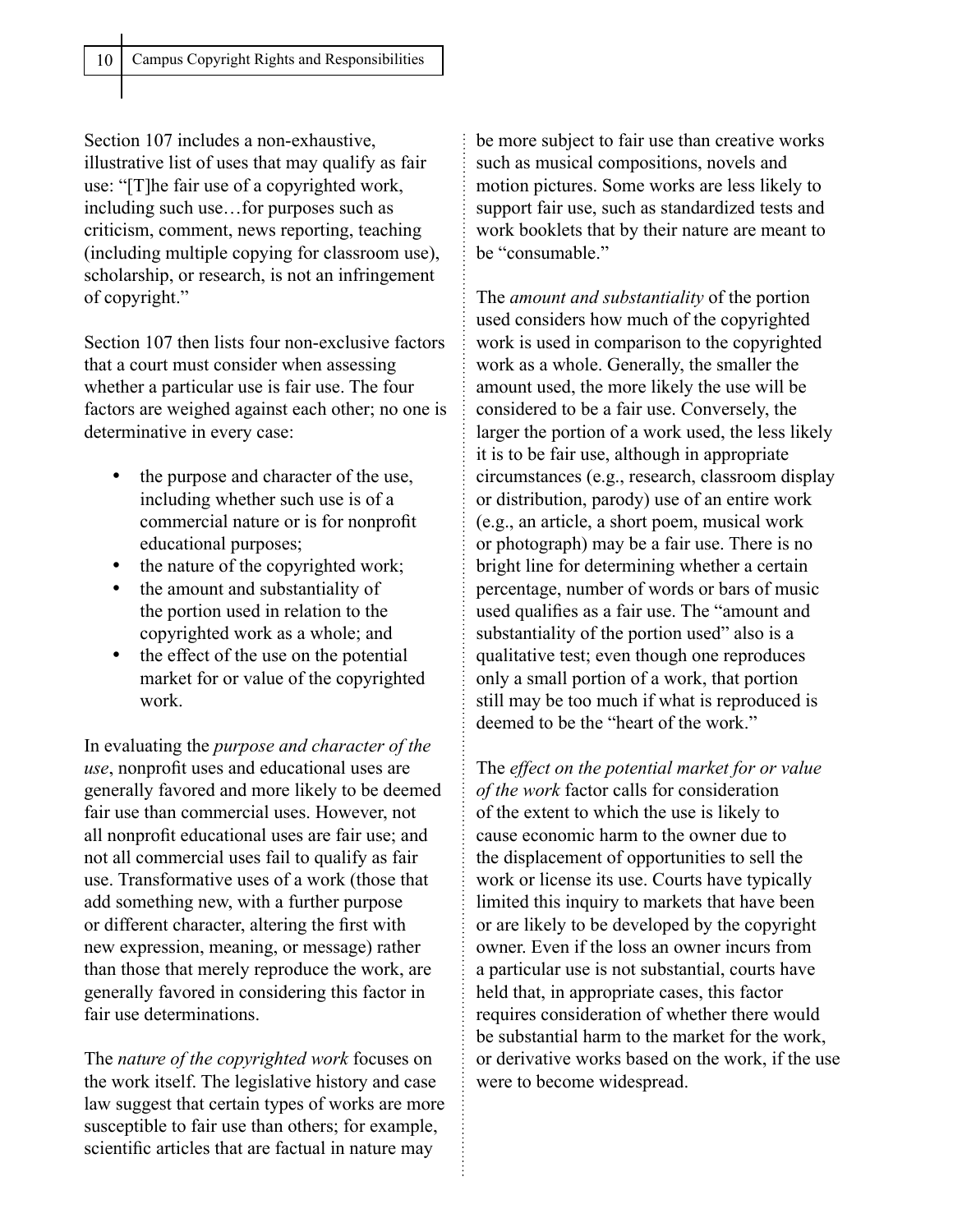## **SECTION H**

## **EXCEPTIONS AND LIMITATIONS ON THE COPYRIGHT RIGHTS—FAIR USE GUIDELINES**

ecause fair use requires a case-by-case assessment, efforts have been made over the years to develop guidelines in order to reduce some of the uncertainties for institutions in making such assessments.

During the course of the debates leading up to the Copyright Act of 1976, representatives of a number of publishers, authors, and education associations developed the "Classroom Guidelines" (see Agreement on Guidelines for Classroom Copying in Not-For-Profit Educational Institutions, H.R. Rep. No. 94- 1476 at 68-70, reprinted in 1976 U.S. Code Cong. & Ad. News 5681-83), which were intended to provide greater clarity concerning the application of fair use to the reproduction of certain copyrighted works by teachers in nonprofit educational institutions for research or instructional purposes. Several important points should be considered when relying upon the Classroom Guidelines:

- The Guidelines provide a safe harbor for teachers who make single copies of works for their own scholarly research or for their use in teaching or preparation for teaching.
- The Guidelines also define the scope of a "safe harbor" for teachers who wish to distribute multiple copies of copyrighted works to their students without seeking permission or paying royalties.
- As a safe harbor, the Guidelines represent minimum and not maximum allowances. By definition, therefore, there will be instances in which actions that fall outside the Guidelines are still fair use.

İ

• The Classroom Guidelines are not law or regulation. However, they were published in the House Report that accompanied the 1976 Copyright Act, and were specifically cited in the Conference Report to the 1976 Act "as part of [the legislators'] understanding of fair use." The Guidelines also were endorsed by the American Council on Education and have been cited with approval by some courts. See H.R. Rep. No. 94-1733, at 70-71, reprinted in 1976 U.S. Code Cong. & Ad. News 5811-12.

As is often the case with such guidelines, the Classroom Guidelines are regarded by many to embody a trade-off between certainty and flexibility. Some instructors keep their copying of copyrighted materials for classroom use within the limits defined by the Guidelines in order to take advantage of the safe harbor they provide. However, not all members of the academic community support such guidelines; concerns have been expressed that guidelines, by their nature, will be construed as limiting the flexibility of fair use, rather than establishing minimum safe harbors. Indeed, some institutions, in their own policies, have mistakenly treated the guidelines as defining the extent of fair use. They do not.

The Guidelines identify considerations relating to the reproduction and distribution of multiple copies for students: brevity, spontaneity, and cumulative effect. Additionally, the students may not be charged more than the cost of making the copies, and each copy must contain a notice of copyright.

- The *brevity* factor sets forth word and portion limitations.
- *Spontaneity* means that the copying is done at the instigation of the individual teacher and that the decision to reproduce the work is made so close in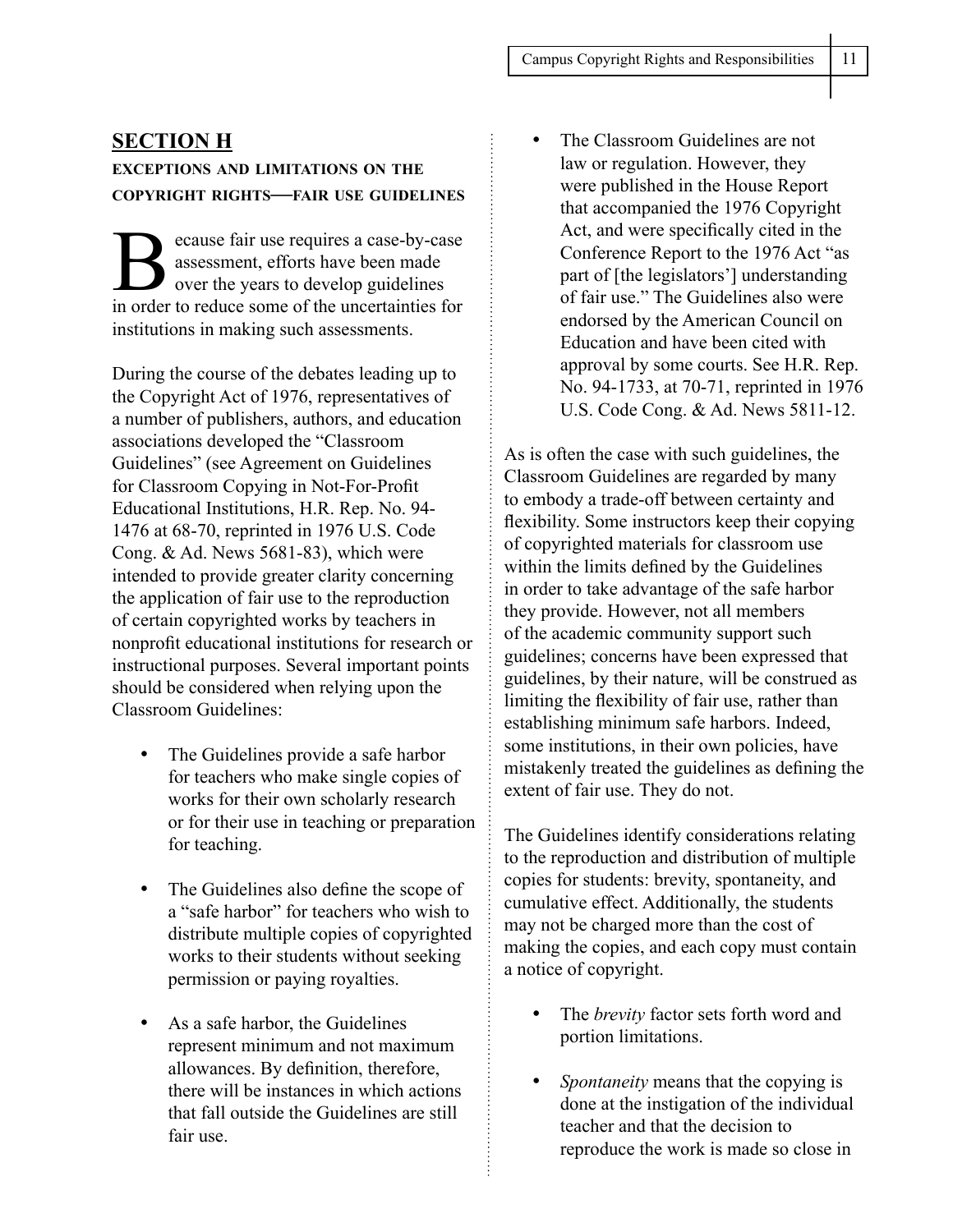time to the moment the faculty member wants to use the work that it would be unreasonable to expect timely reply to a request to the copyright owner for permission.

• The *cumulative effect* factor limits the copying of particular material to one course and places limitations on what may be copied. For example, the safe harbor generally is limited to one article or two excerpts per author or three per periodical volume or other collective work during the class term.

The safe harbor provided by the Guidelines:

- does not include copies of the same item made by the same teacher from term to term,
- will not apply to the reproduction and distribution of more than nine instances of multiple copying for one course during the class term.

There are two other Guidelines developed in 1976 and endorsed by Congress that deserve attention—the "Guidelines on the Educational Uses of Music" and the "Guidelines on Photocopying-Interlibrary Arrangements." The former Guidelines appear immediately after the Classroom Guidelines, in H.R. Rep. No. 94- 1476 at 70-71, 1976 U.S. Code Cong. & Ad. News 5684-85; and the latter Guidelines may be found in H.R. Rep. No. 94-1733 at 72-3, 1976 U.S. Code Cong. & Ad. News 5813-14.

In the mid-1990s, the U.S. Patent and Trademark Office sponsored a series of discussions, known as the Conference on Fair Use (CONFU), which sought to develop consensus among representatives of education and library groups, publishers, and copyright owners, on guidelines for fair use of digital works. Although the conference fostered useful exchanges among the groups on the

opportunities and challenges confronting copyrighted works in the digital environment, none of the proposed fair use guidelines was formally adopted.

## **SECTION I**

**EXCEPTIONS AND LIMITATIONS ON THE COPYRIGHT RIGHTS—FACE-TO-FACE INSTRUCTION**

section  $110(1)$  provides that the<br>performance or display of a converse of food to food to seeking activity performance or display of a copyrighted work by instructors or pupils in the course of face-to-face teaching activities of a nonprofit educational institution are not infringement of copyright, notwithstanding the rights of the copyright owner. There are certain limitations:

- The performance or display must be in a classroom or similar place devoted to **instruction**
- A performance or display of a motion picture or other audiovisual work or an image from such a work must be from a lawfully made copy (or one that the person making the performance or display had no reason to believe was unlawfully made). A copy made pursuant to permission or an applicable exception or limitation on the copyright rights (e.g., fair use) would be considered "lawfully made."

The exception applies to any type of copyrighted work. Thus, for example, it is permissible to perform a play or a motion picture, or to display a photograph or a poem in the classroom.

Like the other specific exceptions and limitations to the copyright rights, uses that do not meet the specific limitations of Section 110(1) may still qualify as fair use.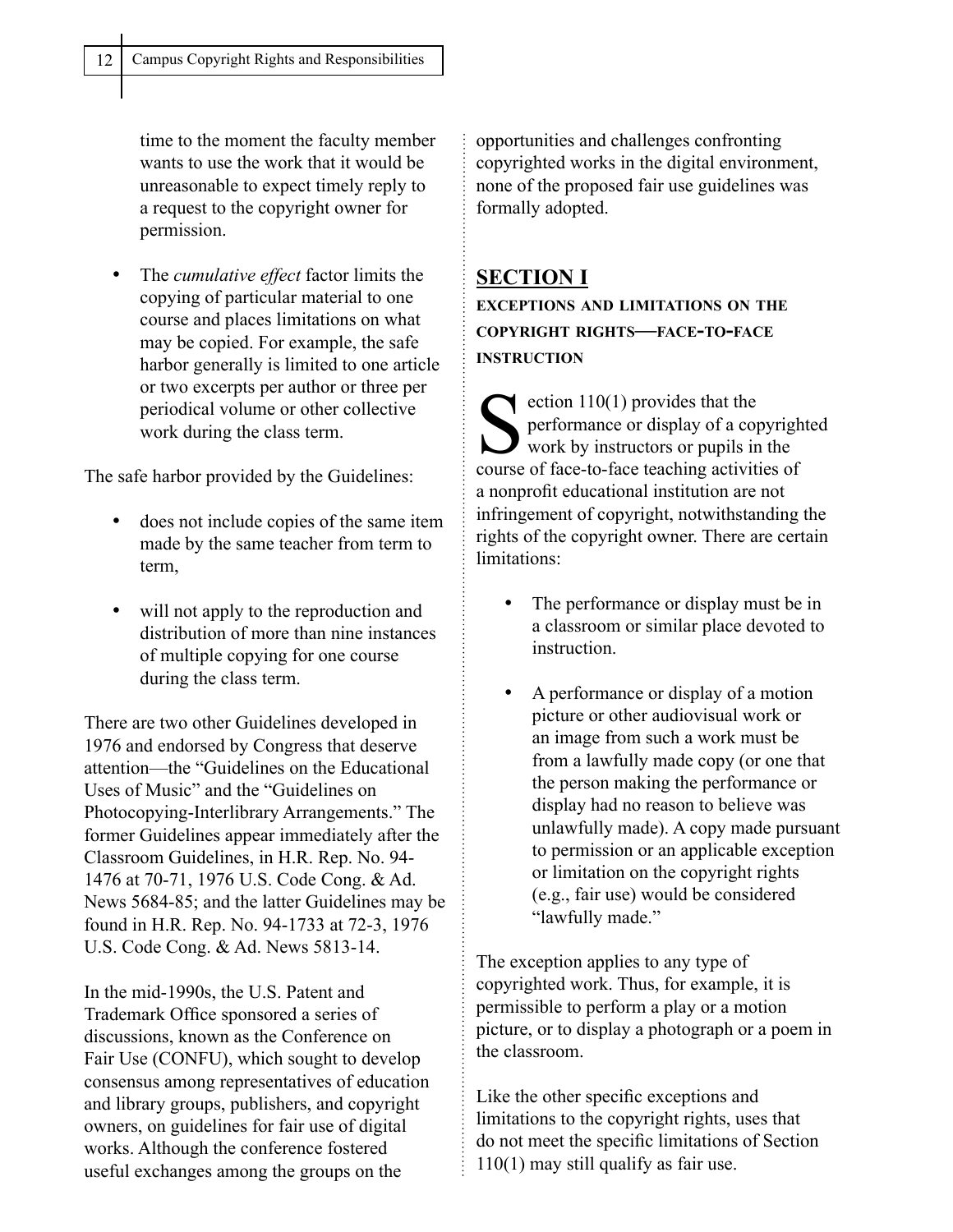There is a separate, related exception to the copyright rights that is not specifically directed to educational settings but that is relevant to face-to-face teaching. Under Section 109(c), the owner of a particular lawfully made copy, or any person authorized by such owner, may display that copy publicly, either directly or by projection of no more than one image at a time, to viewers present at the place where the copy is located. Unlike Section 110(1), this exception applies only to the owner of a copy or someone authorized by the owner, not to a person who acquired the copy through rental, lease, or loan. This exception, however, is not subject to some of the Section 110(1) limitations.

## **SECTION J**

## **EXCEPTIONS AND LIMITATIONS ON THE COPYRIGHT RIGHTS—DISTANCE EDUCATION**

In 2002, Congress enacted the Technology.<br>Education and Copyright Harmonization<br>Act—or TEACH Act—which expanded to<br>scope of the copyright exception applicable to n 2002, Congress enacted the Technology, Education and Copyright Harmonization Act—or TEACH Act—which expanded the distance education transmissions (e.g., over the air or over the Internet), as well as to the use of online materials in the context of face-to-face teaching.

The TEACH Act revises Section 110(2) in an effort to permit the use of copyrighted materials in real time and asynchronous digital distance education on much the same terms as in live face-to-face teaching.

The exception applies to any copyrighted work other than a work produced or marketed primarily for performance or display as part of "mediated instructional activities" using digital networking (i.e., materials expressly created for use during online distance education classes), subject to certain limitations:

The exception for performances applies only to "limited portions" of works other than non-dramatic literary or musical works.

- The exception for displays applies only to the display of amounts comparable to that which is typically displayed in the course of an in-person classroom session.
- The exception does not apply to the performance or display of a work if given from a copy that was not lawfully made and the institution making the performance knew or had reason to believe it was not lawfully made.
- The exception applies only to performances or displays that (1) are made by, at the direction of, or under the supervision of, an instructor (e.g., by the instructor or a student) as an integral part of the distance education analog of a "class session" offered as a regular part of the systematic "mediated instructional activities" of a nonprofit educational institution or governmental body, and (2) are directly related and of material assistance to the teaching content of the transmission.
- The exception applies only if the transmission is made solely for, and—to the extent technologically feasible reception is limited to students enrolled in the course (e.g., by password access).

The exception is available to an institution only if it has instituted policies regarding copyright, provided informational materials to faculty, students, and relevant staff members that describe and promote compliance with U.S. copyright law, and provides notice to students that materials used in connection with the course may be subject to copyright protection. These institutional policy issues are discussed in greater detail in Part II.C.

The exception is available in connection with a digital transmission (e.g., an Internet-based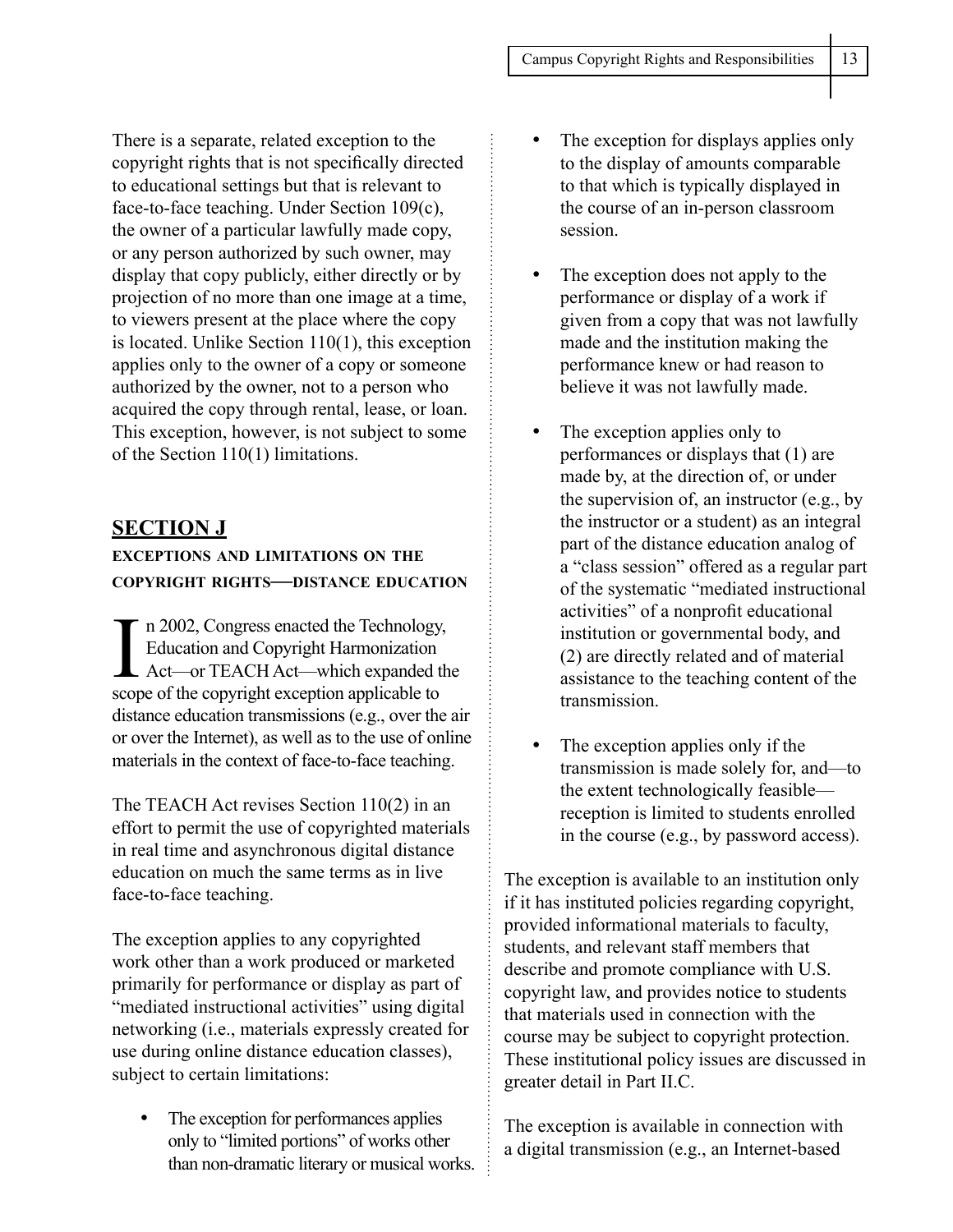course) only if the institution has applied technological measures that reasonably prevent retention of the work in accessible form by the recipients (i.e., on the recipients' computers) for longer than a comparable inperson class session, and reasonably prevent further unauthorized dissemination of the work. In addition, the institution must not interfere with technological measures used by copyright owners to prevent such retention and further dissemination.

The legislative history of the TEACH Act makes clear that the limitation on retention refers to retention by the students and does not limit the length of time the work may be made available on the institution's server.

Technologies available today to prevent retention and further dissemination include various digital rights management (DRM) technologies, and streaming technologies that prevent retention on the receiving computer.

The legislative history, in the Conference Report, describes a class session as generally "that period during which a student is logged on to the server of the institution" making the display or performance. It is "likely to vary with the needs of the student and with the design of the particular course." A particular class session is not the entire semester or term, but the materials can remain on the institution's server for the duration of its use in one or more courses (e.g., the entire semester or term). The materials "may be accessed by a student each time the student logs on to participate in the particular class session of the course in which the display or performance is made." See H.R. Rep. No. 107-685 at 231, reprinted in 2002 U.S. Code Cong. & Ad. News 1183-84.

The "mediated instructional activities" to which the TEACH Act applies are those that use a work as an integral part of the class experience, controlled or supervised by or under the

 $\vdots$ 

direction of the instructor and analogous to the type of performance or display that would take place in a live classroom setting; the instructor need not be online at the time of the student transaction. Mediated instructional activities do not include other uses of copyrighted works in the course of digital distance education, including student use of supplemental or research materials in digital form, such as electronic reserves and other digital library resources. Moreover, even within the context of the mediated class experience, the TEACH Act exception does not apply to the use of such works as textbooks, coursepacks, or other material, copies of which are typically purchased or acquired by students in higher education for their independent use and retention in connection with the class.

The TEACH Act also amended Section 112 of the Copyright Act, which allows institutions to store material on their servers to enable distance education transmissions.

This provision applies primarily to digital versions of copyrighted works.

However, an institution may digitize those portions of an analog version of a work to be displayed or performed under Section 110(2) if no digital version of the work is available, or if the digital version is subject to technological protection measures that prevent its use.

Like the other specific exceptions and limitations to the copyright rights, uses that do not meet the specific limitations of Section 110(2) may still qualify as fair use.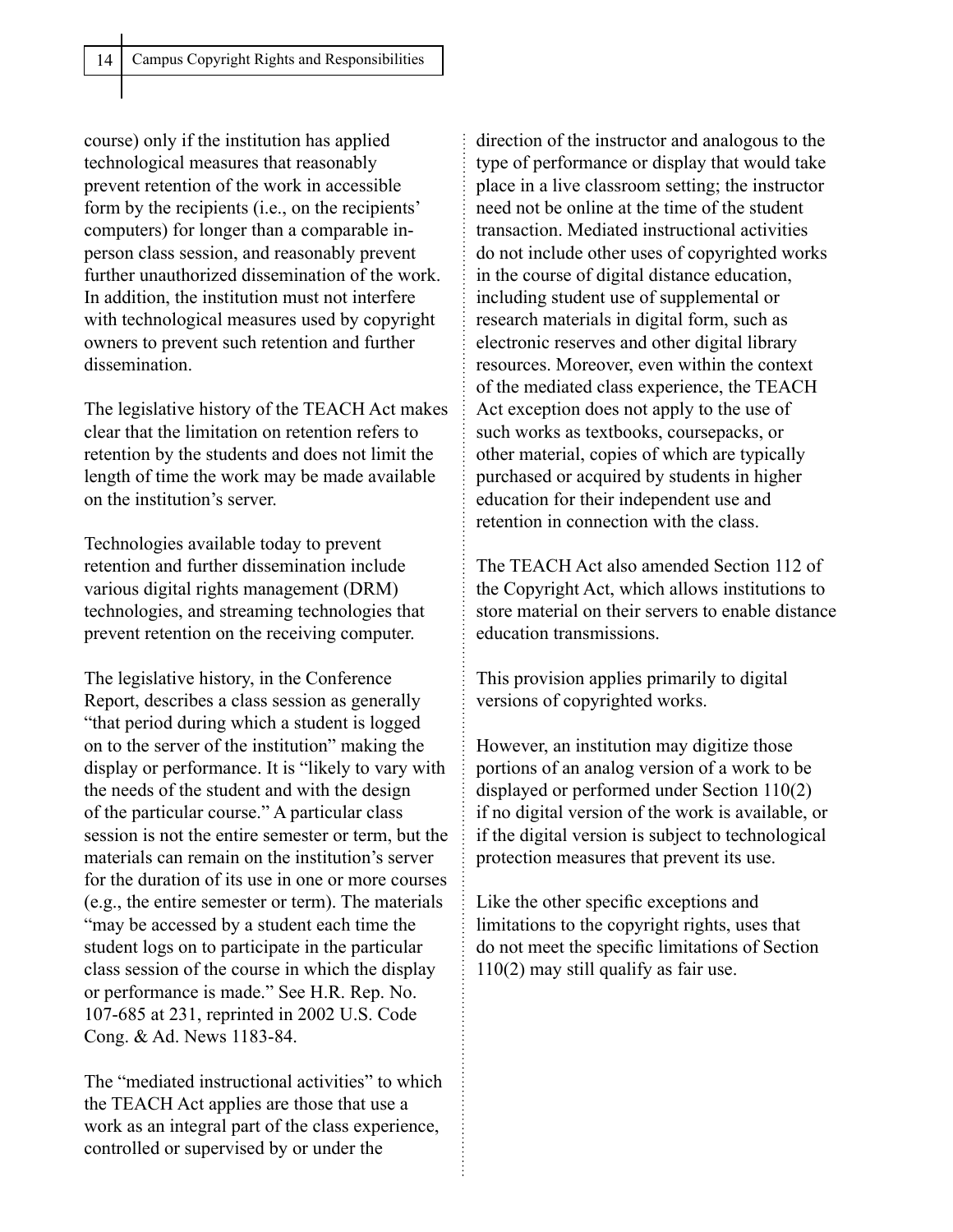## **SECTION K EXCEPTIONS AND LIMITATIONS ON THE COPYRIGHT RIGHTS—FIRST SALE**

s a general rule, and subject to certain<br>limitations and exceptions, one who<br>has acquired ownership of a lawfully<br>mode convects convicianted work may dispose limitations and exceptions, one who has acquired ownership of a lawfully made copy of a copyrighted work may dispose of possession of that copy by sale, gift, loan, rental, or any other means of transfer, without running afoul of the copyright owner's right of public distribution. This doctrine is codified in Section 109(a) and is generally known as the "first sale" doctrine because once a copy is sold, the copyright owner loses his or her right to control further distribution of that copy. The first sale doctrine is the basis of significant economic activity, such as stores that purchase copies of videos and DVDs and then rent the copies, second-hand bookstores that sell copies of books they have purchased, book owners who donate those books to libraries, and libraries that lend copies of materials that they own. The first sale doctrine has some limitations:

- Section 109(d) provides that the first sale doctrine does not apply to copies that are obtained by rental, lease, or loan, without acquiring ownership.
- Notwithstanding the first sale doctrine, the Act specifically prohibits the rental, lease, lending, or similar temporary disposal of possession of a phonorecord or a copy of a computer program for direct or indirect commercial advantage. However, this prohibition does not apply to nonprofit educational institutions or nonprofit libraries under certain defined circumstances. Specifically, the rental, lease, or lending of a phonorecord for nonprofit purposes by a nonprofit library or educational institution is not prohibited by Section 109(b). The transfer of possession of a lawfully made copy of a computer program by

a nonprofit educational institution to another nonprofit educational institution or to faculty, staff, and students is not prohibited by Section 109(b). There also is a specific exception for the lending of computer programs by nonprofit libraries under certain conditions.

The first sale doctrine applies to all forms of copies of works that can be physically transferred, including copies embedded in such digital formats as CDs and DVDs. The Copyright Office has expressed the view that digital transmissions of copies are not subject to the first sale doctrine, although the appropriateness of application of a first sale doctrine to such transmissions remains the subject of debate. The principal arguments against including a digital transmission within the first sale doctrine are that such an exception would allow reproduction as well as distribution of the work and, in contrast to physical copies such as a book, digital copies can be easily and flawlessly duplicated, thereby creating the risk that the transmission of a single copy becomes the redistribution of limitless copies. However, if and when technological management systems support the reliable transmission of a single copy together with the destruction of the sender's copy, the current reservations about digital transmission under the first sale doctrine would seem to be eliminated, and some form of first sale doctrine could then be implemented for the distribution of a copy of a copyrighted work via digital transmission.

## **SECTION L EXCEPTIONS AND LIMITATIONS ON THE**

**COPYRIGHT RIGHTS—LIBRARIES AND ARCHIVES**

t the request of libraries and archives,<br>Congress enacted a series of specific<br>exceptions to copyright owners' Congress enacted a series of specific exceptions to copyright owners' exclusive rights, as well as a general protection from liability for unsupervised copying by library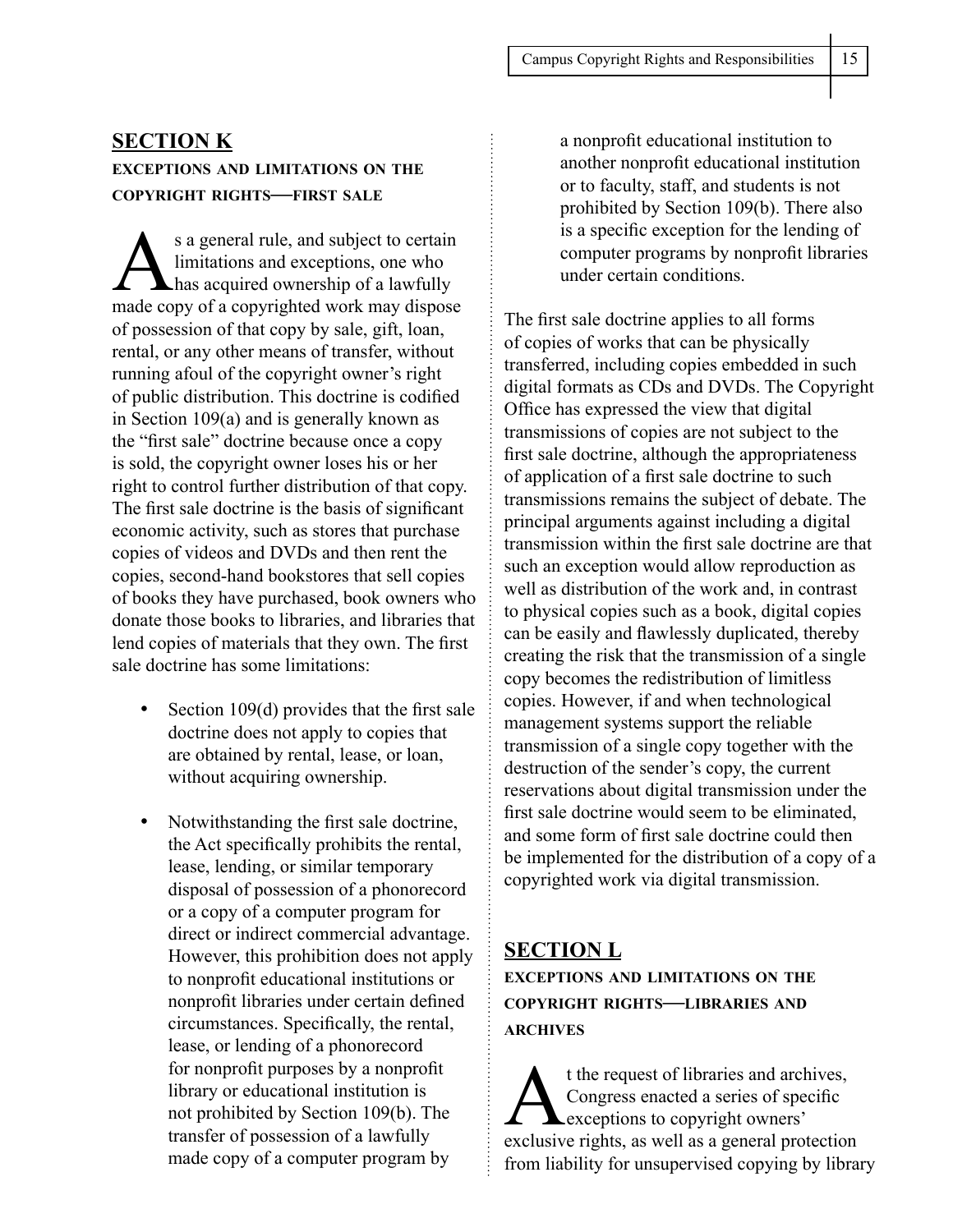users on library premises. See Section 108. These specific exceptions are safe harbors, and do not preclude the right of fair use. Depending on the circumstances, the general right of fair use under Section 107 may allow more or less copying and distribution of copyrighted works than the specific rights extended by Section 108. The Section 108 exceptions do not supersede contractual obligations that may be assumed by a library when it obtains a copy of a work. The Section 108 exceptions are of two types:

#### • *Copying for library users*

One of the most important provisions of Section 108 is the right of libraries or archives to make for a user "single copies" of an article or other contribution to a copyrighted collection or periodical, or a copy of a small part of any other copyrighted work, where the copy becomes the property of the user and the library has no notice that it will be used for a purpose other than private study, scholarship, or research. This right applies to copies made from journals or other works in the library's own collection, or copies obtained from another library by "interlibrary loan."

An additional right to make a copy of an entire work, or a substantial part of a work, for a user is extended to libraries and archives, provided the library has determined that a copy of the work cannot be obtained at a fair price, the copy becomes the property of the user, and the copy will be used for private study, scholarship, or research.

These rights extend to the isolated and unrelated reproduction and distribution of single copies, but not to "related or concerted" reproduction of multiple copies of the same material or the "systematic reproduction or distribution" of single copies of journal articles or other parts of collective works.

The provision makes clear, however, that these limitations do not prevent a library or archive from participating in interlibrary loan arrangements, so long as those arrangements do not have as their purpose or effect the receipt of copies by the requesting library in aggregate quantities that substitute for a subscription to or purchase of the work.

The Conference Report on the 1976 Act notes that the National Commission on New Technological Uses of Copyrighted Works (CONTU), after consulting with interested parties, developed guidelines that allow a library to receive up to five articles in any year from the same journal or other collective work published in the past five years. The guidelines do not address works more than five years old. Guidelines on Photocopying-Interlibrary Arrangements, H.R. Rep. No. 94-1733 at 70-73, reprinted in 1976 U.S. Code Cong. & Ad. News 5811-14.

#### • *Copying for the library's collection*

In addition, Section 108 extends specific rights to make three copies of unpublished works for preservation purposes, and three copies of published works to replace deteriorated, damaged, lost, or stolen copies, or if the existing format in which the work is stored has become obsolete. The copies may be digital, provided that they are not made available to the public in that format outside the premises of the library or archives.

Another provision of Section 108 allows a library or archive to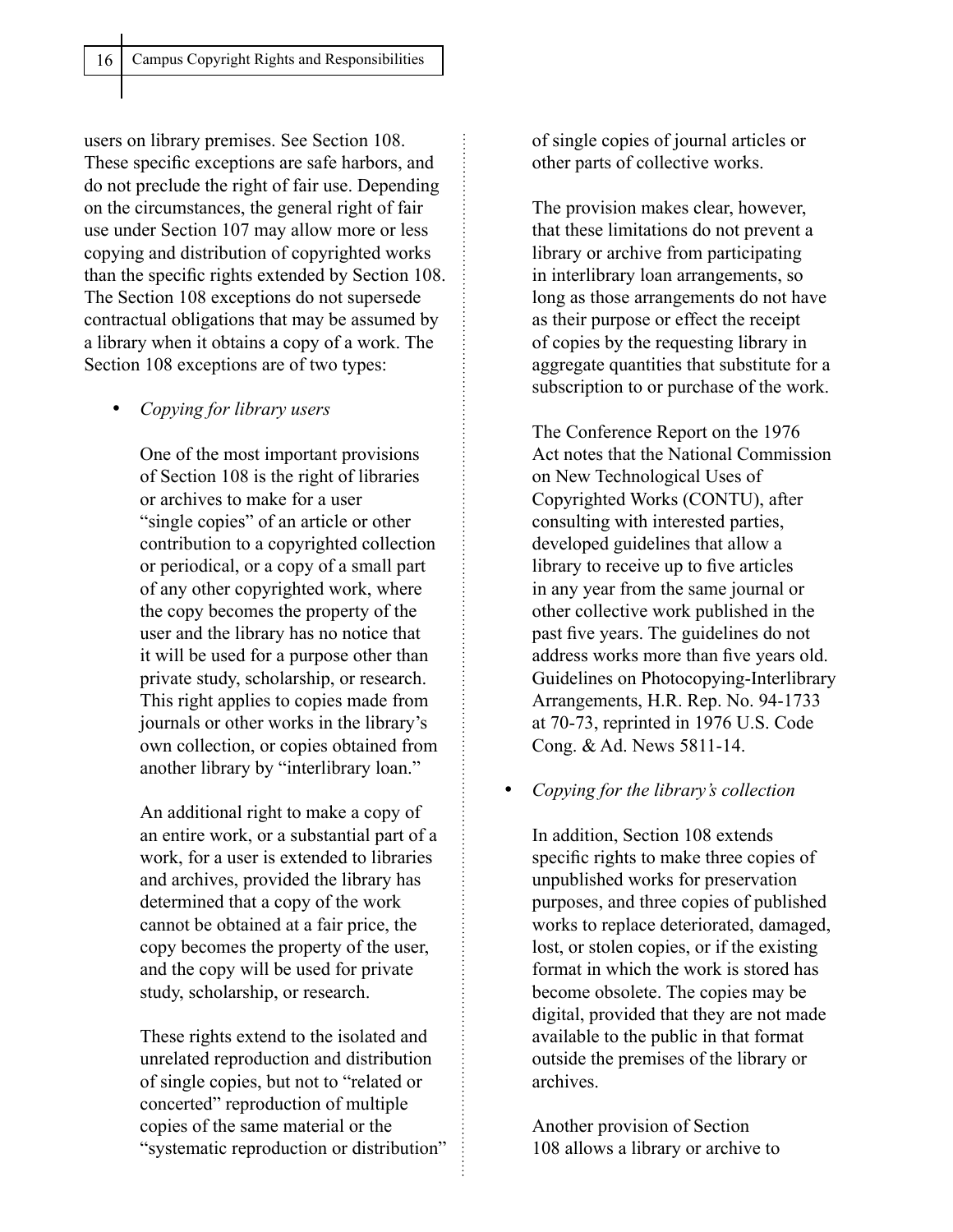exercise substantially broader rights of reproduction and distribution of copyrighted works in the last 20 years of their copyright terms, provided the works concerned do not continue to be subject to normal commercial exploitation.

Section 108 establishes conditions that the library must satisfy in order to qualify for the exemptions, as well as establishing certain exclusions from the exemptions:

- In order to qualify for the "single copy" authorization, a library or archive must display a warning of copyright at the place where copy orders are taken and on its order form, and the copy of the work should contain an appropriate copyright notice.
- Except for the preservation right and the right to replace copies that are lost, stolen, damaged, etc., these rights do not apply to a musical work, a pictorial, graphic, or sculptural work, or a motion picture or other audiovisual work (except for illustrations or other adjuncts to works whose copying and distribution is otherwise permitted by Section 108).

Section 108 makes clear that it is not intended to impose liability on libraries or their employees for the unsupervised use of reproducing equipment on the library's premises, provided that the equipment displays a notice that the making of a copy may be subject to the copyright law. However, this limitation on library liability does not extend to a person who makes copies, or requests for copies, in excess of what is permitted under the fair use provisions of Section 107.

## **SECTION M COPYRIGHT INFRINGEMENT AND APPLICABLE LEGAL REMEDIES**

violation, or infringement, of a right<br>of a copyright owner occurs when a<br>protected work is used in a manner of a copyright owner occurs when a protected work is used in a manner that constitutes the exercise of any exclusive right of the copyright owner (e.g., reproduction or distribution), but such use is neither (1) authorized by the copyright owner, nor (2) within the scope of one of the limitations applying to the copyright owner's assertion of that exclusive right.

Generally, violation of the copyright owner's exclusive right requires that the amount of the protected work that is taken (e.g., copied) is "substantial." However, substantiality generally is tested both in terms of the quantity and quality of what is taken, and the standard used by courts is often quite low—that is, a relatively small amount, measured quantitatively or qualitatively, may be judged to be substantial. Copying need not be verbatim; substantial similarity to expression in the copied work can constitute infringement. However, where the similarity involves expression that is not original to the author of the copied work, there is no infringement.

The issue of whether what is taken is substantial should not be confused with the third factor of the fair use doctrine, which requires consideration of the amount and substantiality of the portion used. The considerations are different, and fair use typically permits a greater quantity of taking than the underlying question of whether the amount taken is "substantial" enough to constitute infringement. Thus, if the taking is not substantial enough to qualify as infringement in the first place, then the issue of fair use would not arise; if the amount taken is substantial enough to constitute possible infringement, then a fair use analysis may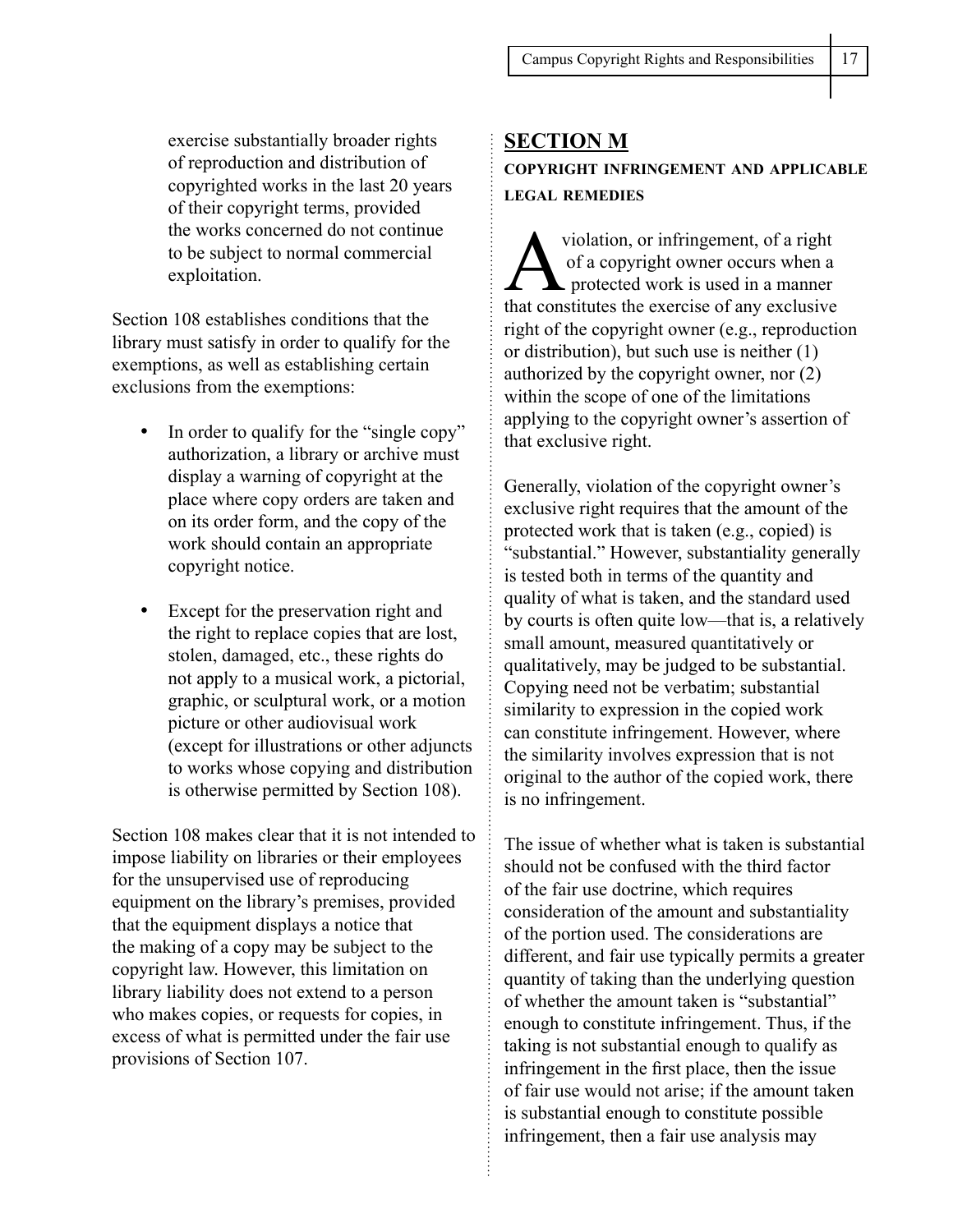conclude that the taking was not infringement based on the greater substantiality permitted by the third factor of the fair use doctrine.

There are three types of infringement: direct infringement, contributory infringement, and vicarious liability for infringement. They are subject to different requirements:

- *Direct infringement* is the doctrine that applies to the party that actually carried out the act that violates the copyright owner's exclusive rights. Often, this doctrine has been extended to apply to acts of employees acting within the scope of their employment. The doctrine is based on "strict liability," meaning one will be liable whether or not one knew that the work was copyrighted and whether or not one intended to infringe or knew that one's conduct was infringing.
- *Contributory infringement* is the doctrine that applies to a party that, with knowledge of an act of infringement, induced, caused, or materially contributed to the act of infringement. Courts have held that providing significant facilities used for infringement can count as material contribution. Different courts have construed the requisite "knowledge" differently, with some requiring actual knowledge and others finding liability if the alleged contributory infringer knew or should have known that the infringing act was occurring.
- *Vicarious liability* may be imposed on one who obtains a financial benefit from an act of infringement and has the right and ability to control the infringing conduct. Again, courts vary on the nature of financial benefit and the level of control that may give rise to liability.

 $\vdots$ 

The U.S. Supreme Court's decision in the *Grokster* case recently held that the concept of intentional "inducement" could give rise to liability for one who distributes a product that is capable of both lawful and unlawful uses. The Court, in a case concerning distributors of free software products that allow computer users to share electronic files through peer-topeer networks, ruled that "one who distributes a device with the object of promoting its use to infringe copyright, as shown by clear expression or other affirmative steps taken to foster infringement, is liable for the resulting acts of infringement by third parties." Although the Court's decision provided some examples of the kinds of "expression or other affirmative steps" that could provide evidence supporting one person's liability for inducing infringing acts by others, a clear picture of the scope and nature of this basis for liability will require further development by the federal courts in future cases.

The Copyright Act provides numerous remedies against the infringer, including the possibility of substantial monetary liability:

- In any case of infringement, the copyright owner may seek temporary and permanent injunctions against continued infringement.
- In any case of infringement, the copyright owner may obtain "actual damages" from the defendant in the amount of financial losses suffered by the copyright owner as a result of the infringement, as well as any profits made by the defendant as a result of the infringement (to the extent that such profits are not already taken into account in calculating the losses suffered by the copyright owner).
- The copyright owner may seek an order impounding articles involved in the infringement.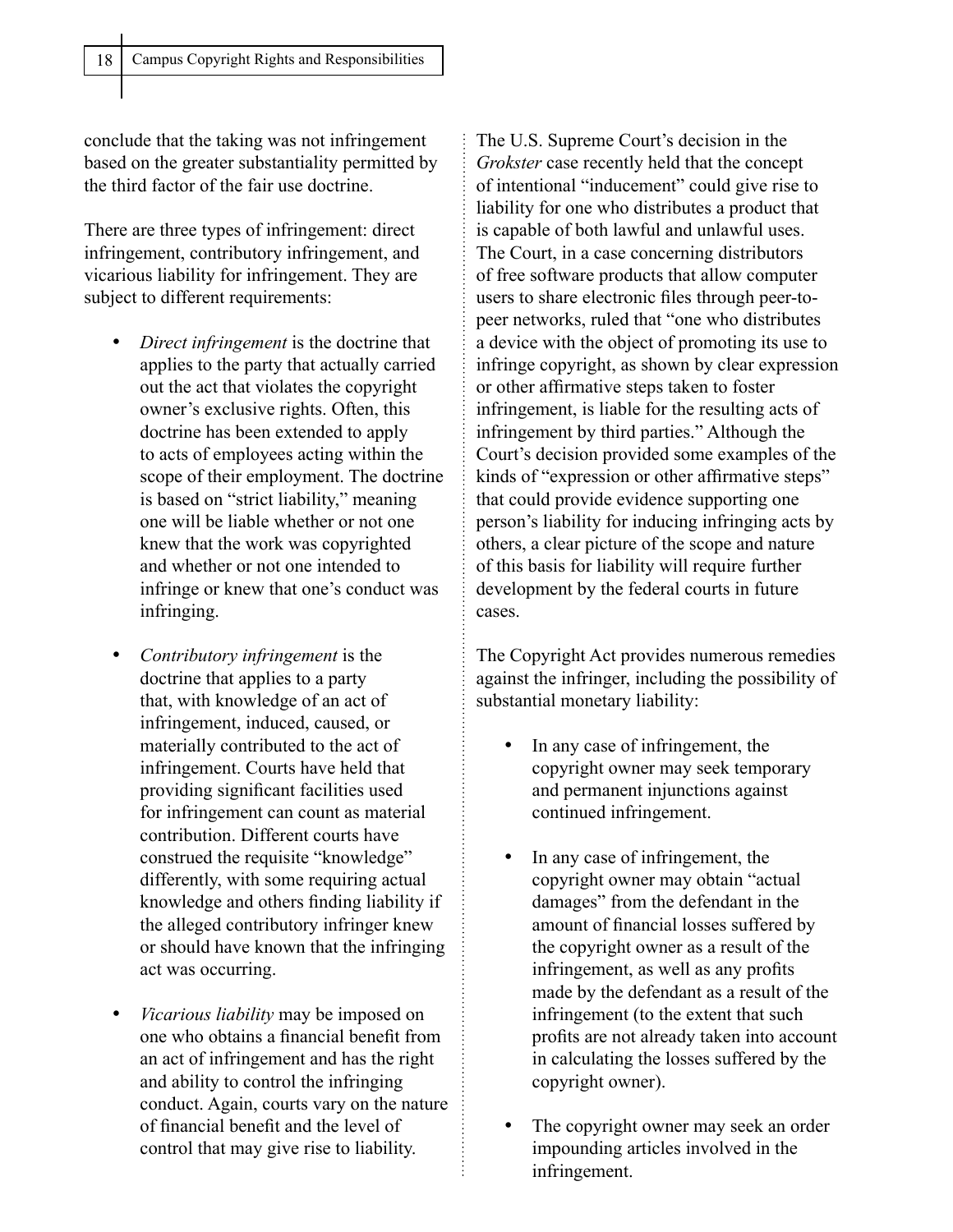- If the copyright was registered before the infringement (or within three months of publication in the case of infringement of a published work), the copyright owner may obtain reasonable costs and attorneys' fees in the discretion of the court. Note that a prevailing defendant may also seek attorneys' fees that may be awarded in the discretion of the court.
- If the copyright was registered before the infringement (or within three months of publication in the case of infringement of a published work), the copyright owner, in lieu of actual damages, may seek statutory damages within a specified range in an amount to be determined by the finder of fact (i.e., the jury in a jury trial or the judge if there is no jury). The range is between \$750 and \$30,000 per infringed work (*not* per infringing act). The amount may be increased to up to \$150,000 per infringed work in a case of willful infringement, or reduced to not less than \$200 per work if the infringement was truly innocent.
- There is a special rule for nonprofit educational institutions and libraries which provides for elimination of statutory damages if the infringing reproduction was undertaken with reasonable grounds for believing that the infringement was a fair use. See Section  $504(c)(2)$ .
- The Copyright Act provides for criminal liability in cases of willful infringement for commercial advantage or private financial gain, or in cases of willful electronic distribution or reproduction of works with a total retail value of more than \$1,000. See Section 506.

## **SECTION N LIMITATIONS ON LIABILITY FOR INFRINGEMENT—SERVICE PROVIDER LIABILITY**

Section 512, added by the Digital<br>Millennium Copyright Act (DM<br>in 1998, provides certain limitation<br>the notatial convright liability of a Millennium Copyright Act (DMCA) in 1998, provides certain limitations on the potential copyright liability of colleges and universities that provide Internet access and other digital network services to students, faculty, and other third party users of the services.

The section precludes any monetary remedies and limits the scope of injunctive relief against a service provider if certain conditions are met, and the service provider would otherwise be found liable for copyright infringement as a result of the conduct of a third-party user of the service provider's system or network, to the extent that the service provider:

- serves as a conduit for the communication (e.g., where the user is browsing the World Wide Web, receiving or sending email, or engaging in peer-topeer file sharing of material on the user's own computer);
- automatically caches material on its own servers to facilitate its users' access to off-network materials;
- hosts material that third parties cause to reside on the service provider's system or network (e.g., providing Web page hosting services); or
- provides directories, links, or other information location tools that may lead to infringing material.

The conditions that apply to each of the foregoing activities vary, with protection for the conduit function being essentially unconditional,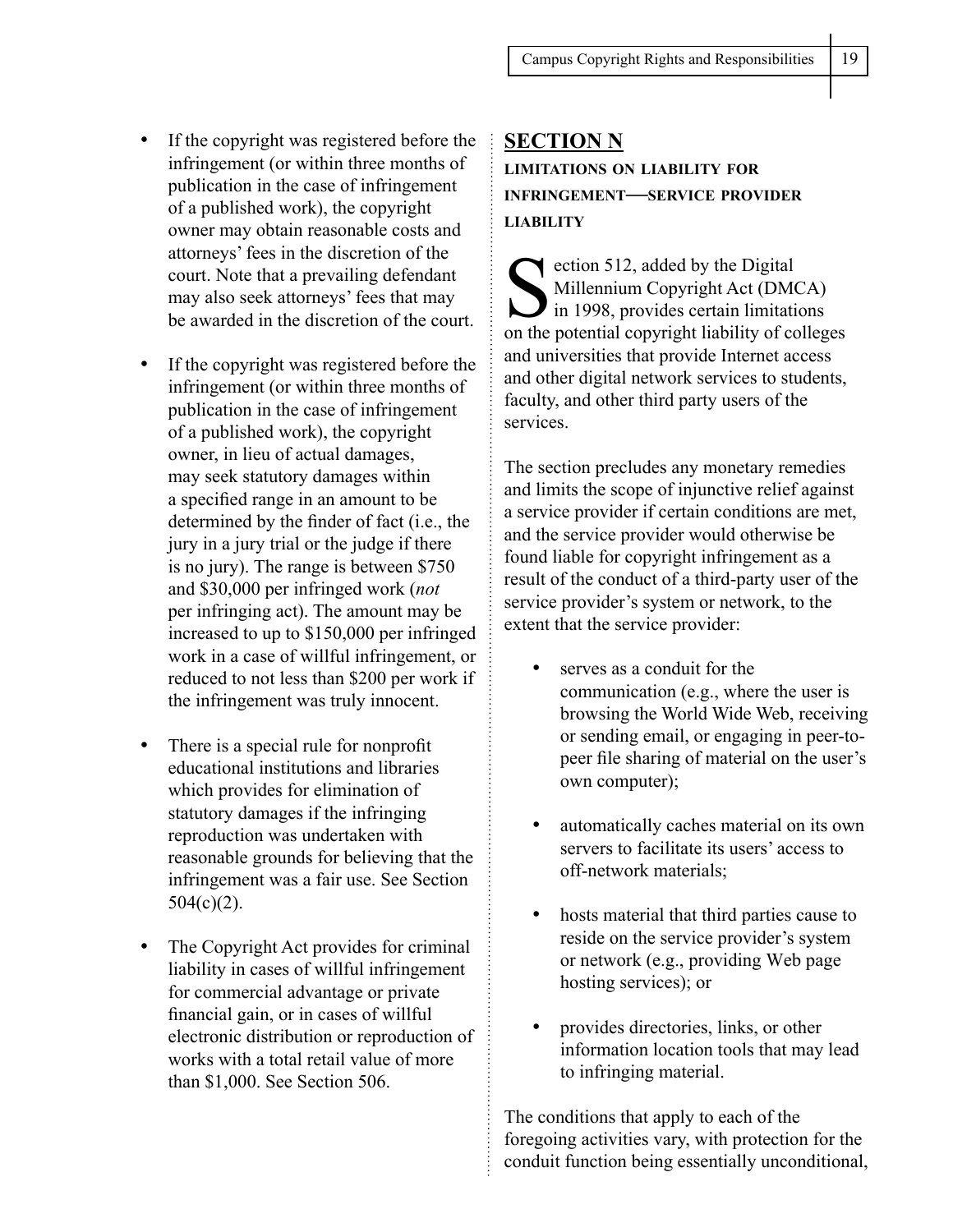and protection for hosting and linking depending on a carefully negotiated "notice and takedown" procedure. The notice and takedown procedure conditions the liability limitation on the service provider removing or disabling access to allegedly infringing material upon (1) the receipt of a compliant "takedown" notice; (2) the acquisition of "actual knowledge" that the material is infringing; or (3) awareness of facts and circumstances from which infringing activity is "apparent."

Certain copyright owners have been serving "takedown" notices in connection with peerto-peer file sharing and other examples of the service provider conduit function. An institution may choose voluntarily to respond to such notices. However, the liability limitations of Section 512 do not require such response.

The Section 512 service provider liability limitations apply to the transmission, storage, and caching of material on the institution's system as a result of the conduct of third parties. They do not apply when the institution itself is acting as the content provider (e.g., on departmental home pages or other official pages of the institution's Web site).

However, Section 512 also includes a subsection that addresses the relationship between a nonprofit institution of higher education and its faculty and graduate students. See Section 512(e). Specifically, the knowledge or actions of a faculty member or graduate student who is performing a teaching or research function will not be attributed to the institution if certain conditions are met. See Part II.D.

Section 512 also protects a service provider from liability claims by users for removing allegedly infringing material if the service provider takes appropriate steps to notify the affected user.

Section 512 makes clear that a service provider is not obligated to monitor the material on its system or network.

The section also includes an expedited subpoena process that allows a copyright owner to seek the identity of an alleged infringer who has been the subject of a takedown notice. There is an ongoing dispute about whether the subpoena process applies only to material residing on the service provider's system or extends to the conduit function. The two federal appellate courts that have considered the issue have held that the expedited DMCA subpoena provision does not apply to the conduit function.

Certain of the liability limitations in Section 512 are subject to institutional requirements, which are discussed in greater detail in Part II.D. Notably:

- To qualify for any protection of Section 512, a service provider (including a library or an institution of higher learning) must adopt, reasonably implement, and inform subscribers about a policy that provides for the termination in appropriate circumstances of subscribers and account holders who are repeat copyright infringers.
- To qualify for protection against liability for material residing on the system or network, a service provider must designate an agent to receive takedown notices, must post information about that agent on its Web site, and must provide the same information to the Copyright Office.
- To qualify for the special non-attribution rules applicable to institutions of higher education in Section 512(e), the institution must provide its users with materials that accurately describe and promote compliance with U.S. copyright law.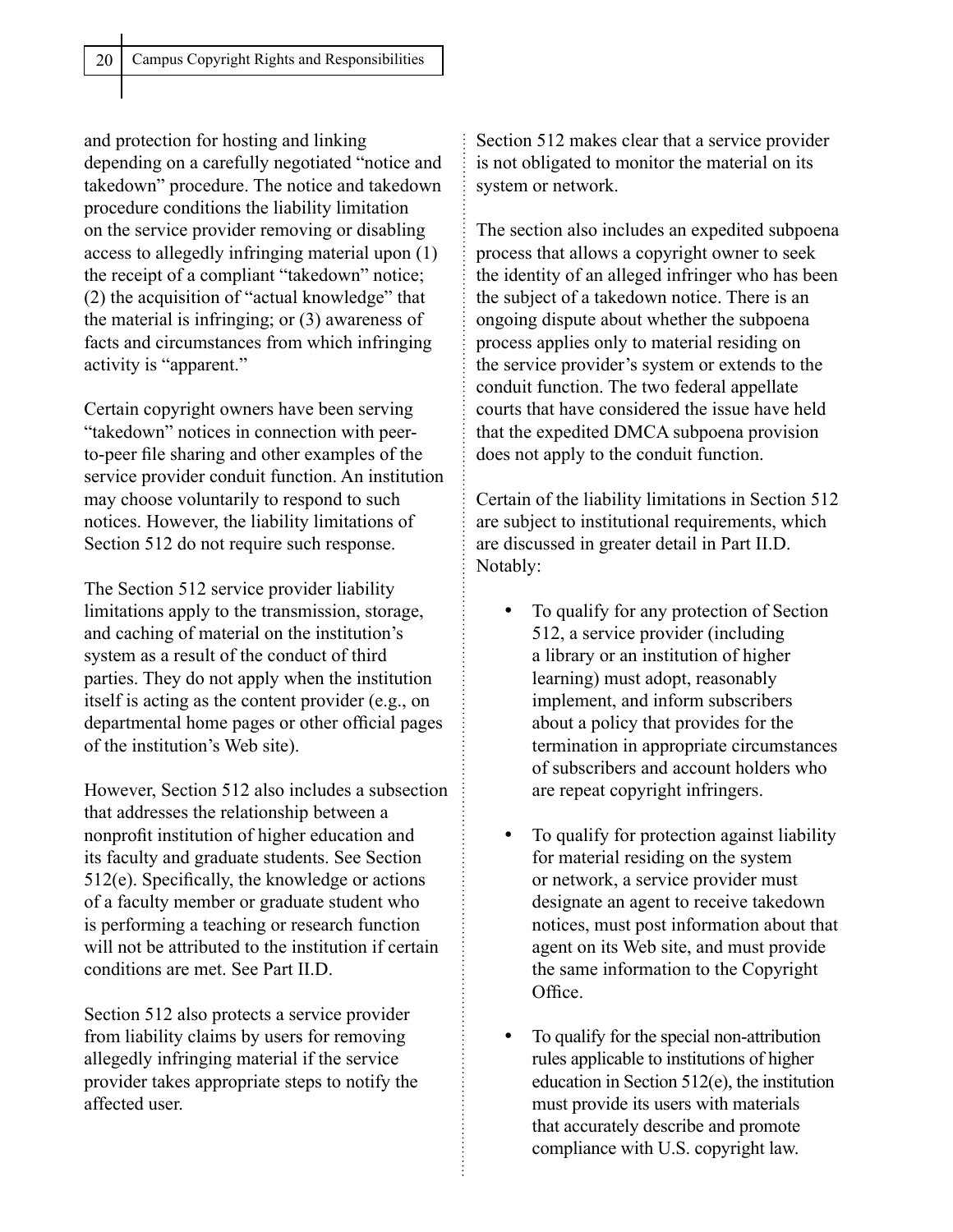Section 512 only applies if a service provider, under the applicable circumstances, would be found liable as an infringer absent the liability limitations. The section explicitly preserves other defenses to the claim of infringement (e.g., fair use).

## **SECTION O**

#### **TECHNOLOGICAL PROTECTION MEASURES**

opyright law was expanded in 1998 by the DMCA to include a number of prohibitions on the circumvention of technological protection measures that are applied by copyright owners to protect their works. These prohibitions, and the remedies for their violation, are different from those applicable to copyright infringement.

Specifically, the law prohibits the act of circumventing a technological protection measure (e.g., encryption) that effectively controls access to a copyrighted work.

The law also prohibits the manufacture, sale or trafficking in devices, services, software, or components that are primarily designed to circumvent a technological protection measure that either (1) controls access to a copyrighted work, or (2) protects a right of a copyright owner.

The scope of these prohibitions, and their relationship to fair use and other copyright exceptions, has been a continuing source of controversy and concern.

#### **SECTION P**

#### **SPECIAL CASE—STATE INSTITUTIONS**

here is currently substantial doubt as to whether public universities, as state entities, are subject to liability for damages under federal copyright, patent, and trademark law because of the doctrine of sovereign immunity under the Eleventh Amendment to the Constitution. They are, however, subject to injunctive remedies for infringement.

Congress has considered but not enacted legislation to require states to waive their sovereign immunity as a condition for being able to use federal intellectual property law to protect their own intellectual property. The constitutional questions are exceedingly intricate and complicated. Public universities may wish to consult with their counsel and their state governments concerning these issues.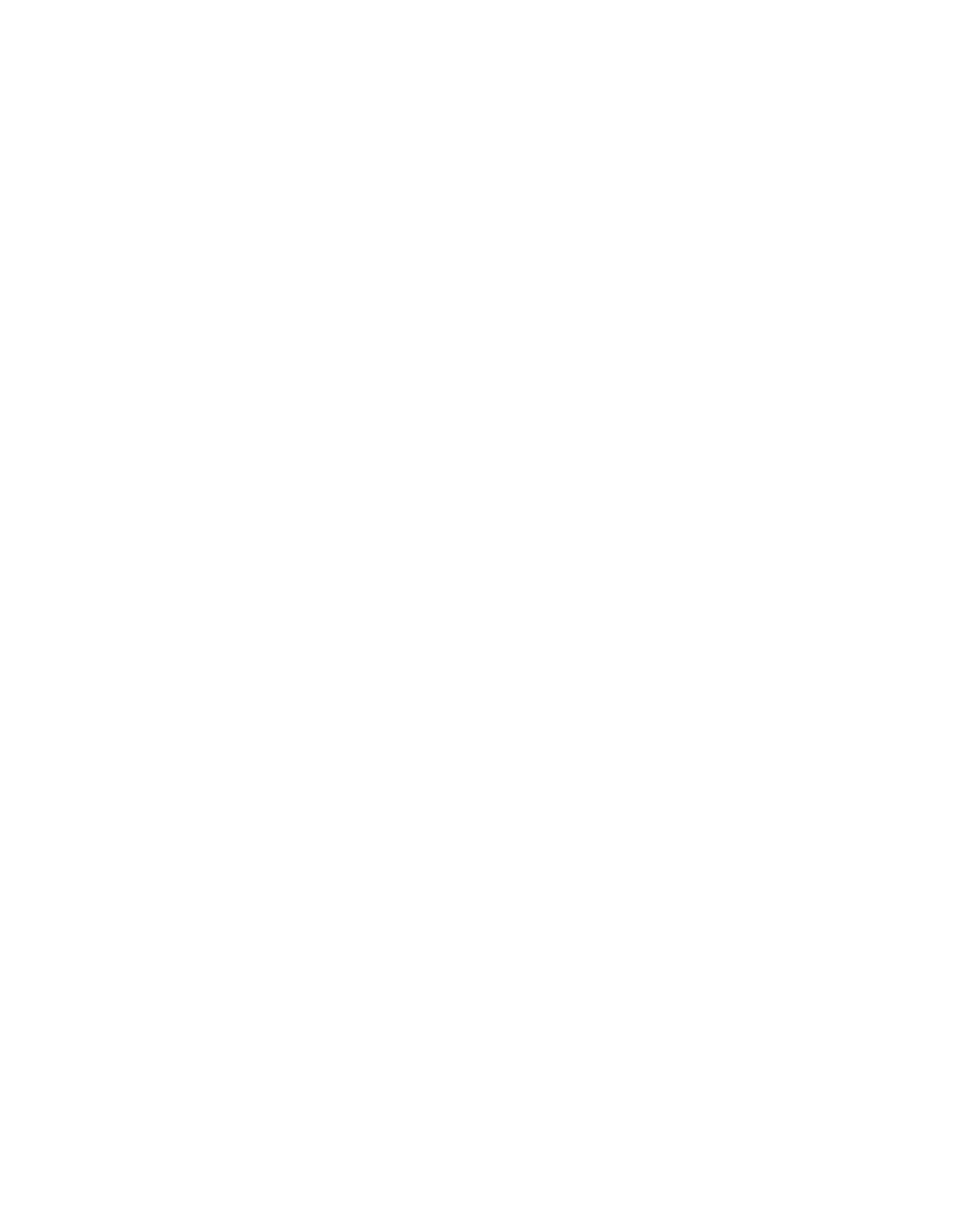## *Campus Copyright Rights and Responsibilities* **PART II: INSTITUTIONAL POLICY ISSUES**

## **SECTION A**

#### **WHY ADOPT <sup>A</sup> COPYRIGHT POLICY?**

s both users and producers of<br>copyrighted works, colleges a<br>an interest in fostering respect for earn copyrighted works, colleges and **L**universities rely on copyright and have an interest in fostering respect for copyright and in promoting the availability and use of copyrighted works for research and education.

Two provisions of the Copyright Act are expressly conditioned on the existence of a copyright policy:

- under the service provider liability limitation discussed in Part I.N, a service provider must adopt, reasonably implement, and inform subscribers about a policy that provides for the termination in appropriate circumstances of subscribers and account holders who are repeat infringers; and
- the distance education exception discussed in Part I.J, is available to an institution only if it has instituted policies regarding copyright.

Copyright law increasingly is becoming the focus of significant attention in society, and consequently, institutions may wish to provide information about copyright law as part of their educational activities.

Copyright infringement is unlawful, and the adoption of a copyright policy affords an opportunity to make this point clear to students, faculty, and staff.

Fair use is one of the ways in which copyright law accommodates First Amendment protections, and higher education institutions have an interest in developing copyright policies that encourage the full exercise of fair use.

The following sections raise issues that institutions may wish to consider in developing or updating their copyright policies; these sections provide suggestions only and are not intended to be construed as model elements of an institutional copyright policy.

## **SECTION B**

**EDUCATIONAL MATERIALS ABOUT COPYRIGHT LAW**

The distance education exception and<br>one aspect of the service provider<br>liability limitations also are expressly<br>conditioned on an institution developing and one aspect of the service provider liability limitations also are expressly conditioned on an institution developing and providing its students and faculty members with information that accurately describes and promotes compliance with copyright law.

- To qualify for the distance education (TEACH Act) exception discussed in Part I.J, an institution must provide informational materials about copyright law to faculty, students, and relevant staff members.
- Under the service provider liability limitation discussed in Part I.N, an institution of higher education must provide all users of its system or network with materials that accurately describe and promote compliance with U.S. copyright law in order to qualify for the special non-attribution rules of Section 512(e).

The material provided in Part I of this document easily may be adapted and used as the basis for those educational materials.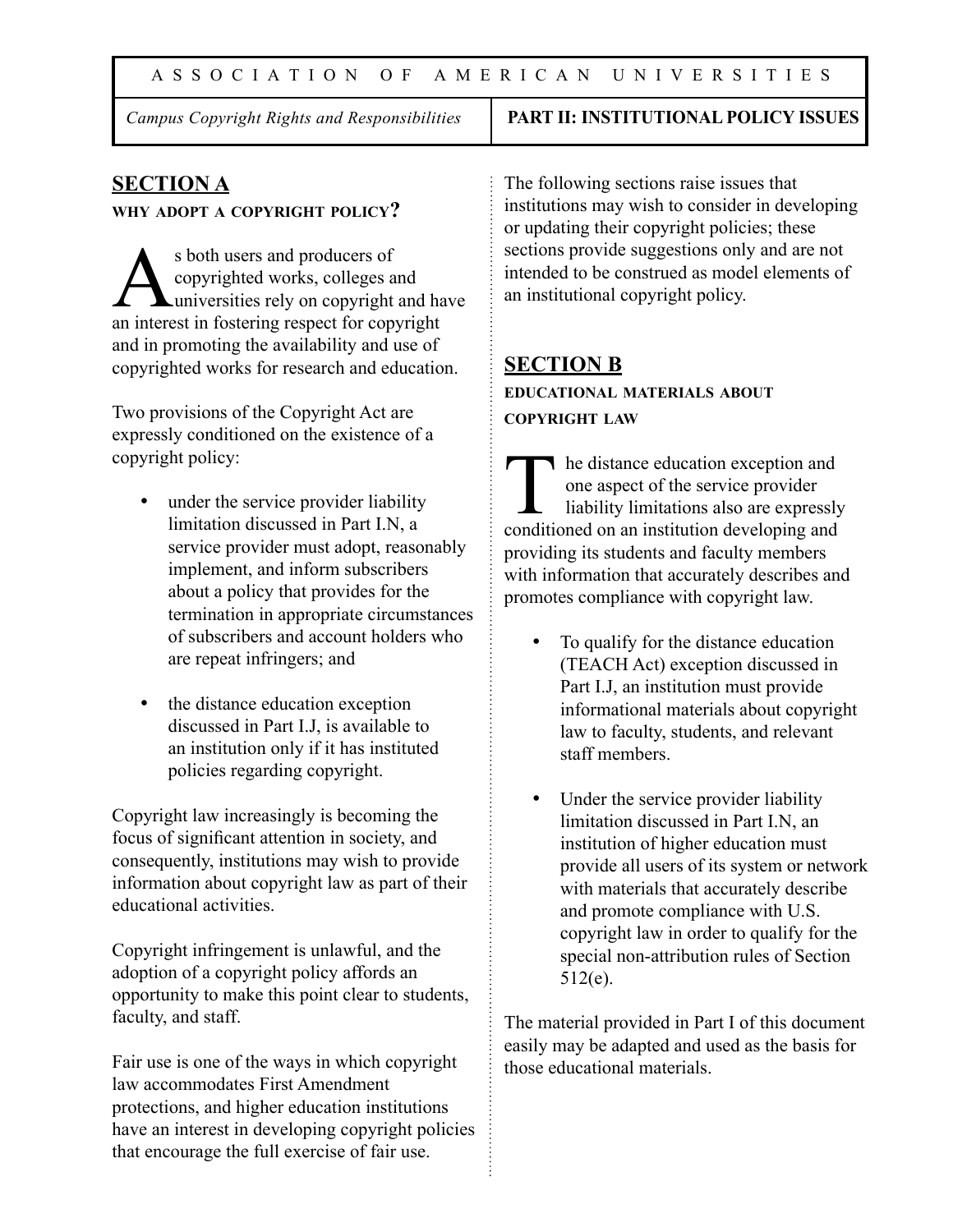## **SECTION C THE POLICY REQUIREMENTS OF THE TEACH ACT**

**T** he TEACH Act states only that a condition of the exemption is that the institution "institutes policies regarding copyright." The legislative history adds little, stating that the requirement, together with the requirement to provide information, is intended to promote an environment of compliance with the law. The lack of specificity suggests that an institution has substantial flexibility in the development of a copyright policy to meet the condition of the TEACH Act. The institution should consider developing policies that address the issues discussed in this document as the institution believes appropriate.

Among the issues that an institution may want to include in a policy directed to the TEACH Act are means of complying with the various conditions imposed by the TEACH Act itself. Thus, the policy may include guidelines or rules:

limiting the type and, for works other than nondramatic literary or musical works, the amount of works that may be placed on a server for distance education (absent a determination that a given use is, independently, fair use). For example, the institution may want to provide that instructors should not, without permission, (1) use works produced primarily for digital "classroom" use or works that otherwise would typically be purchased as a textbook or part of a coursepack for that class; (2) for other than nondramatic literary or musical works, use more than the appropriate portions of works covered by the exemption; (3) digitize analog versions of works unless the conditions for such digitization are satisfied; or  $(4)$  use source material other than lawfully made copies;

- providing that performances or displays should (absent a determination that a given use is, independently, fair use) be limited to those made by, at the direction of, or under the supervision of an instructor as an integral part of the analog of a "class session";
- addressing how instructors or the institution will limit, to the extent feasible, access to enrolled students; the legislative history makes clear that this is not intended to impose a general requirement of network security, and identifies systems such as "password access or other similar measures";
- addressing how the institution will apply technological measures that reasonably prevent retention or further dissemination of the performed work; the legislative history recognizes that flexibility with respect to these requirements is necessary to accomplish the pedagogical goals of distance education; and
- addressing whether, to what extent, and in what manner, if at all, the institution will exercise control over the decisions of faculty in selecting materials for use in distance education.

## **SECTION D**

**THE POLICY REQUIREMENTS OF THE SERVICE PROVIDER LIABILITY LIMITATION**

Section 512 specifically requires a service<br>provider that wishes to rely on the liability<br>limitation extended by that section's<br>provisions to adopt, reasonably implement, and provider that wishes to rely on the liability limitation extended by that section's provisions to adopt, reasonably implement, and inform subscribers about a policy that provides for the termination in appropriate circumstances of subscribers and account holders who are repeat copyright infringers.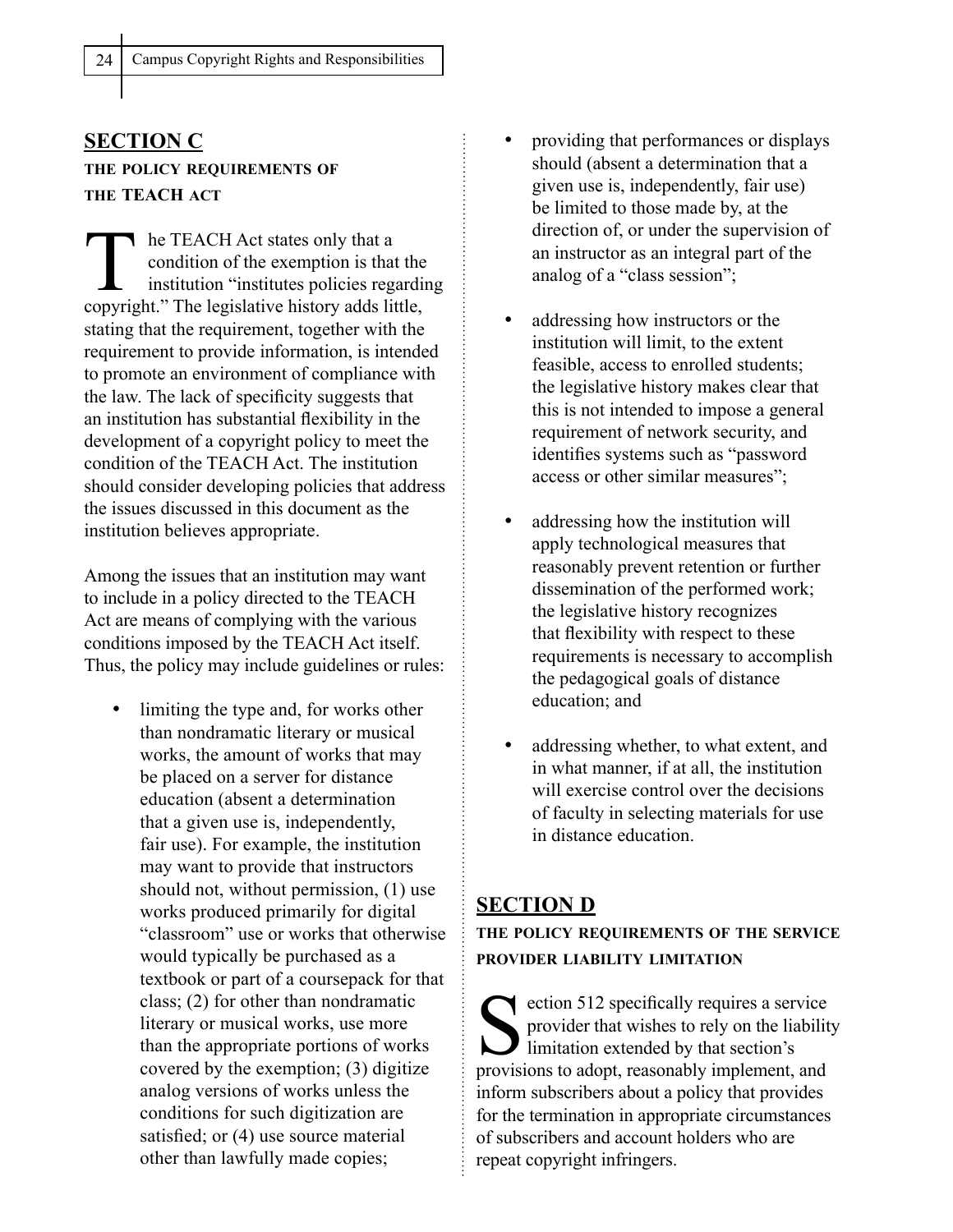The legislative history to the DMCA, which embodied the full agreement among the parties that negotiated Section 512, makes clear that Congress contemplated substantial flexibility in the design of such a policy.

The Senate Report recognizes that "there are different degrees of online copyright infringement, from the inadvertent to [sic] the noncommercial, to the willful and commercial." See S. Rep. No. 105-190 at 52.

Further, the Report makes clear that the provision is not intended to suggest that a service provider "must investigate possible infringements, monitor its service, or make difficult judgments as to whether conduct is or is not infringing." As discussed in connection with exceptions and limitations, there are many unauthorized uses of copyrighted works that are not infringing.

In short, it would be reasonable to adopt a policy directed to actual repeated infringement (not merely a copyright owner's allegations), where appropriate circumstances (e.g., particularly harm or willfulness) exist to justify termination.

The legislative history indicates that in determining—for purposes of making a decision about terminating a subscriber or account holder—whether infringement has occurred, it would be reasonable for an institution to conclude that the requirement is limited to adjudicated or other clear cases of infringement that have been subjected to full internal review.

Such a policy may include provisions regarding:

- the showing that is needed before a person will be deemed an infringer or a repeat infringer (e.g., adjudication of liability, unrebutted takedown notices);
- the notifications and opportunity for response that will be provided to a person deemed to be a repeat infringer;
- the factors that will be taken into account in determining what sanctions are appropriate under the circumstances (e.g., whether the infringement was undertaken for commercial or malicious purposes, the number of times the person infringed, whether the person has previously been warned under the institution's policy); and
- the process that will be invoked to make the foregoing determinations.

In order to ensure that the non-attribution provisions of Section 512(e) are available, the institution may want to include policies:

- that instruct a faculty member or graduate student not to provide online access (other than as authorized by the TEACH Act or the copyright owner, or permitted as a fair use) to instructional materials that were required or recommended reading for a course taught at the institution by the faculty member or graduate student within the prior three-year period; and
- that address circumstances where the institution has received more than two valid takedown notices pertaining to a graduate student or faculty member during the preceding three-year period.

In addition to the required policy, an institution may consider it advisable to adopt a policy to address additional service provider liability issues raised by Section 512, such as:

who will serve as "designated agent" for the institution, and what system will be in place to provide the name, address, telephone number, and email address of the agent to the Copyright Office and to post that information on the institution's Web site;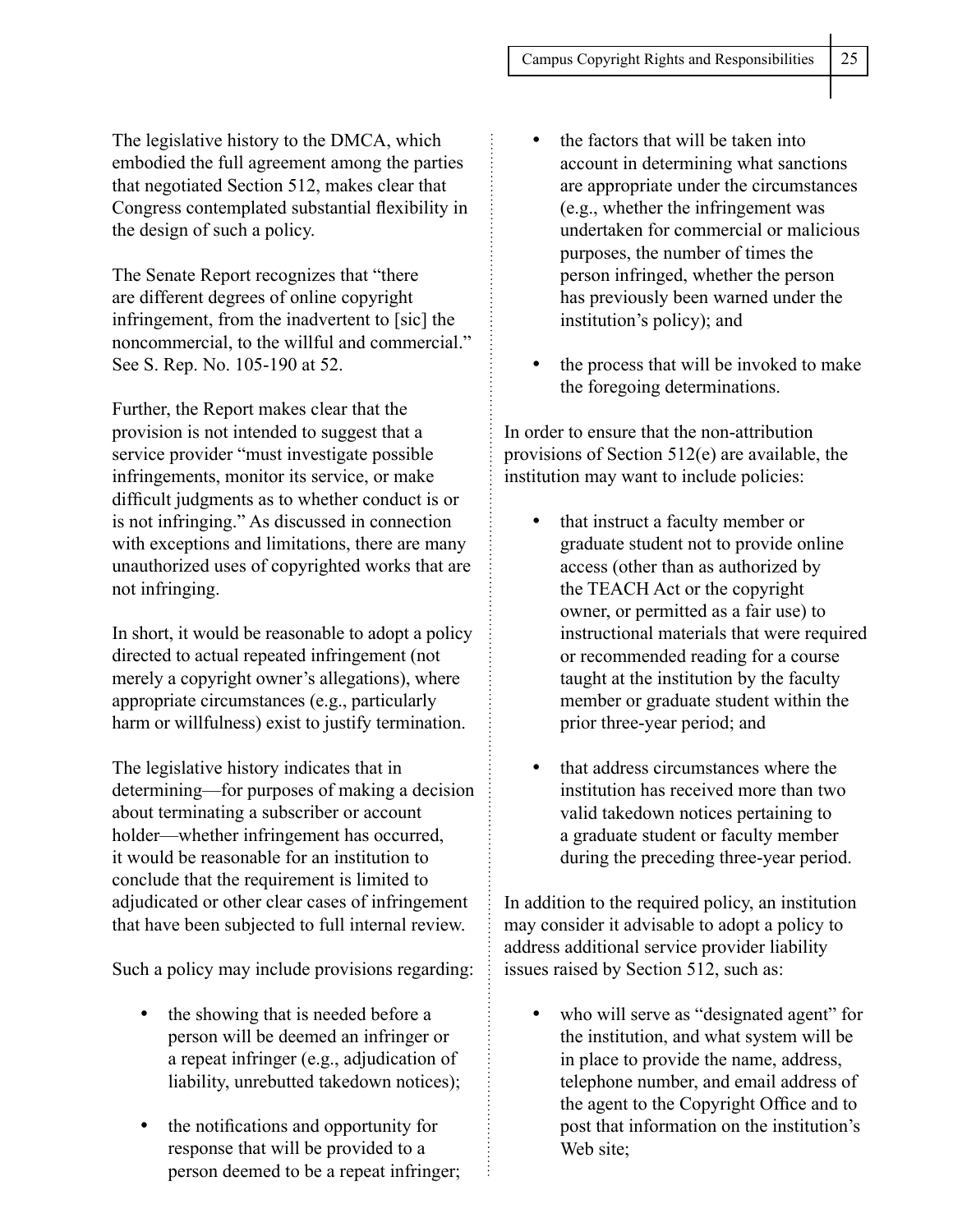- how a designated agent should respond to takedown notices, including both notices for which takedown is necessary to preserve the liability limitation (e.g., for compliant notices relating to material residing on Web pages hosted on the institution's servers) and for those where it is not (e.g., for conduit activities, such as peer-to-peer file sharing by users);
- when an institution should consider itself to have "actual knowledge" or awareness of facts and circumstances from which infringing activity is apparent;
- what systems the institution will have in place promptly to provide notice to a user when it responds to a takedown notice from a copyright owner by removing material residing on its system or network placed by that user, and what systems the institution will have in place to respond to "counter notices" asking for the material to be replaced and notice to be given to the copyright owner that the material was lawfully on the system or network;
- how a designated agent should respond to non-compliant takedown notices (e.g., in the case where the notice contains some of the required information and Section 512 withholds liability limitations unless the service provider contacts the person providing the notice); and
- how the institution should respond to subpoenas issued pursuant to the expedited, *ex parte* process in Section 512(h) (including the institution's position on the scope of the Section 512(h) subpoena authority).

## **SECTION E OTHER POTENTIAL POLICY ISSUES— FACULTY OWNERSHIP OF COPYRIGHTS**

I nder the "work made for hire"<br>doctrine, copyrighted works cr<br>an employee acting within the doctrine, copyrighted works created by an employee acting within the scope of his or her employment are owned by the employer. However, institutions typically take the position—as a matter of academic tradition, institutional policy, or both—that a faculty member owns the copyright in textbooks, journal articles, and other scholarly works he or she writes for publication. New digital media present a new set of ownership issues distinct from the cases of faculty ownership of traditional scholarly publications and institutional ownership of unambiguous works for hire. Increasingly, new digital media involve significant investments of intellectual, financial, and physical resources from both faculty members and the institution. In such cases, many institutions are establishing policies that decide issues of ownership and revenue based on considerations of academic mission and the relative contributions of the parties.

Institutions should consider how to resolve these potentially conflicting strains and to address issues such as rights in new media, the effect of institution support for the work, and the status of work done specifically at the request of the institution.

In the traditional publication process, faculty members usually sign contracts that transfer some or all of the exclusive rights to their work to publishers. Electronic communication and the Internet provide new opportunities for faster, broader, and more economical dissemination of research and scholarship; and authors, publishers, and universities are exploring new arrangements that substantially improve scholarly communication. To facilitate these developments, some universities are discussing with faculty and publishers ways to retain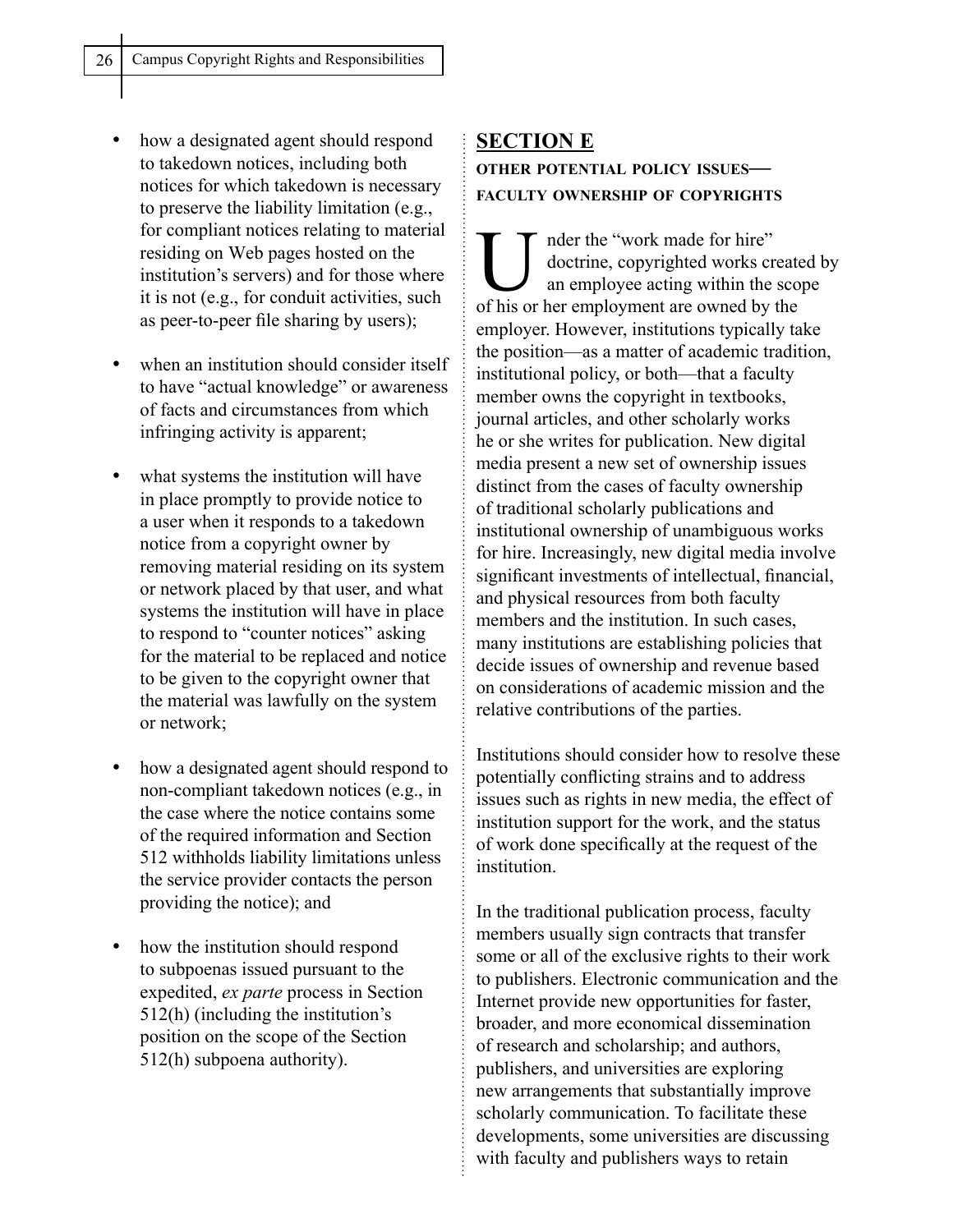the rights to use faculty members' own work in the classroom, in their research, in future publications, and to post their work on publicly accessible Web sites.

#### **SECTION F**

#### **OTHER POTENTIAL POLICY ISSUES—FAIR USE AND THE CLASSROOM GUIDELINES**

s discussed in Part I.G, determination of whether a given use is fair use depends on a careful consideration of four factors. Faculty members making the decision to use copyrighted materials may not always have all of the relevant information. At the same time, the law provides substantial protection (e.g., remission of statutory damages) in favor of faculty members who believe and have reasonable grounds for believing that their conduct is fair use. An institution may wish to consider whether it is best to leave fair use decisions up to individual faculty members or whether it is possible to provide centralized guidance or advice regarding fair use issues.

Alternatively, an institution may decide it is appropriate to identify certain activities that it concludes would clearly not qualify as fair use. As fair use requires consideration of complex factors, the institution may wish to obtain legal advice from counsel that specializes in copyright law.

Similarly, an institution may wish to adopt policies related to the Classroom Guidelines discussed in Part I.H. Such policies might advise faculty members of conduct permitted under the guidelines or might provide procedures for evaluating conduct that exceeds the guidelines.

Universities may wish to develop fair use policies that accommodate the inherent ambiguity and situation-specific nature of fair use.

## **SECTION G OTHER POTENTIAL POLICY ISSUES— COURSEPACKS**

The course packs have evolved over time,<br>
from essentially ad hoc collections of<br>
short readings designed to suppleme<br>
the assigned to the planned collections of from essentially ad hoc collections of short readings designed to supplement the assigned text to pre-planned collections of book chapters, articles, exercises, and other copyrighted and instructor-created materials that form the core assigned reading for a class. When does the reproduction and distribution of such material constitute fair use? When does it require permission for the use of the material?

Two court cases have held that the unauthorized production and sale of coursepacks containing copyrighted works by commercial photocopy services constitutes copyright infringement and not fair use. In these cases, the coursepacks were pre-planned collections of substantial portions of copyrighted works constituting assigned reading. In one case, the packs formed "an entire semester's resources." One important factor in these decisions was the commercial nature of the copy service. No court has yet considered the extent to which the institution may be liable for the copying of coursepacks by commercial centers, or whether possible institutional liability would be affected if the copying is done by an arm of the institution rather than a commercial entity.

Some argue that the reproduction and distribution of a coursepack cannot be fair use when the selections are pre-planned and constitute the primary assigned reading. Although ad hoc supplemental selections are more likely to be considered fair use, others believe analysis of the four fair use factors could still lead to a finding of fair use even for primary assigned readings.

Similarly, no court has yet addressed the issue of "electronic coursepacks." Some argue that electronic distribution of material as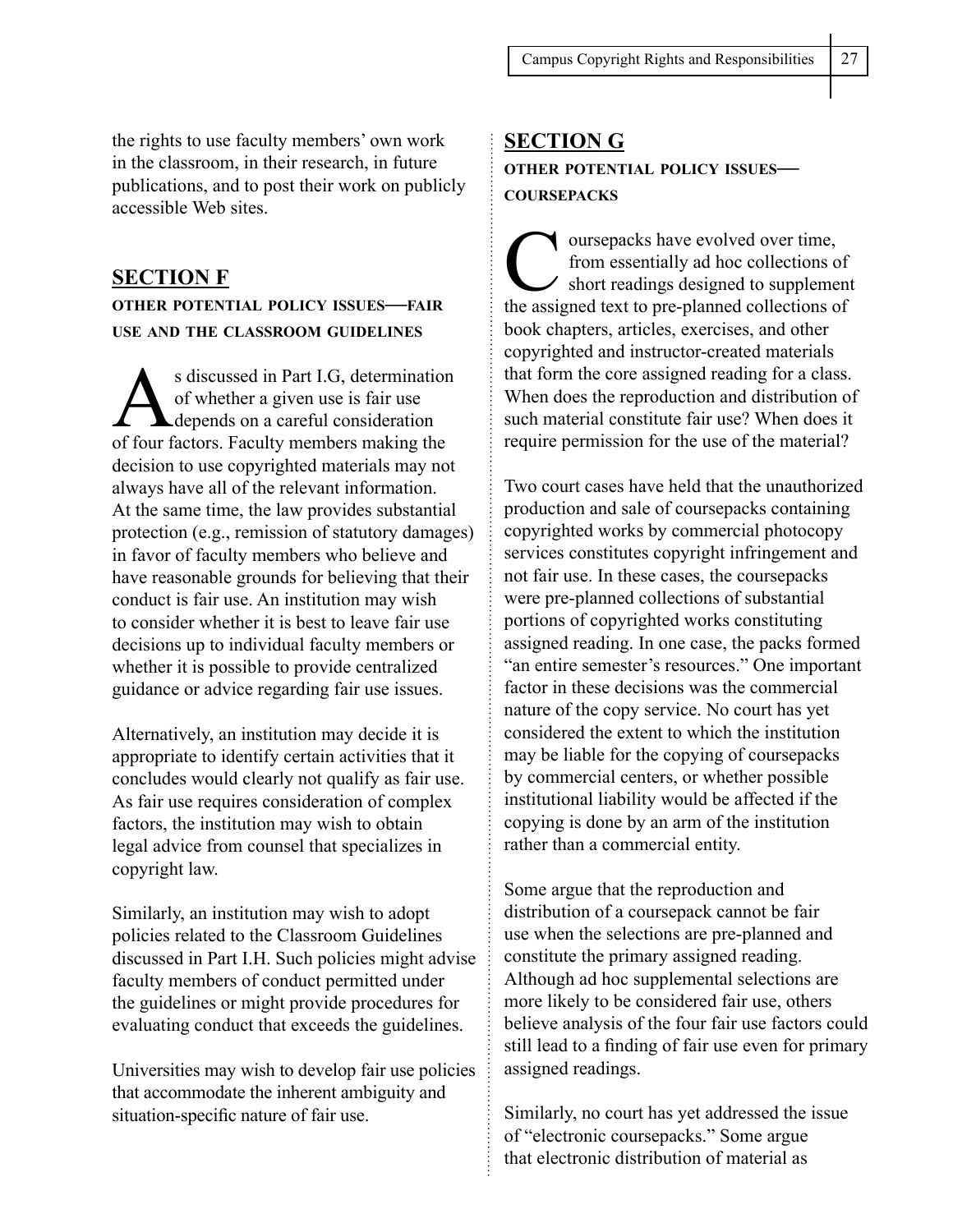assigned readings creates a greater risk to the market for a work in light of the possibility of further electronic dissemination. However, institutions may have procedures to limit the distribution of electronic coursepacks through password-controlled access or other technological mechanisms. To the extent that such mechanisms offset the potential risks, the pedagogical benefits of electronic coursepacks should argue for their use, consistent with existing requirements for managing traditional coursepacks.

A related practice is the posting by faculty of assigned materials for a course, either on faculty-generated Web sites or using course management software. The posted content often is not monitored or controlled by the institution, but may create liability for the institution. Although making such material available without permission is not necessarily infringement, the considerations relevant to coursepacks and electronic coursepacks are likely to apply. Some concerns may be reduced by encouraging faculty members to work through the institution's library, which may have established or can establish authorized access to assigned course materials, or by encouraging faculty members to post links to copyrighted material on the copyright owner's Web site or other Web sites authorized by the copyright owner. The discussion of service provider liability limitations in Part I.N, also may be relevant to the issue of the institution's risk.

An institution may conclude that it is appropriate to establish policies relating to coursepacks and faculty posting of assigned material, to minimize potential risk and to provide norms for copyright compliance. Factors that an institution may wish to address in such a policy could include the amount of material to be copied and how it relates to the source work as a whole, who is to do the copying, whether permissions are practical to obtain, the period of time for which materials

 $\vdots$ 

are to be made available, whether the institution has a license to the electronic full-text of the material, and whether it is possible to apply technological protections to materials that are to be distributed electronically.

# **SECTION H**

**OTHER POTENTIAL POLICY ISSUES— RESERVES AND ELECTRONIC RESERVES**

eserve operations in libraries developed as a means for faculty to provide students with material intended as supplemental reading, or with access to important materials not included in the textbook but of such limited extent that purchase of the entire additional work was not warranted. Print reserves usually include one or a few copies of books (which may include a copy of the textbook or coursepack used in the class as a backup) and one or a few photocopies of articles, along with copies of previous exams, syllabi, and other materials. In general, materials reproduced for reserve are owned by the library or the faculty member. Students are allowed to use materials for a limited period of time and often photocopy the material for later reading.

Most academic libraries have developed local policies for reserves. Some academic libraries follow the 1982 American Library Association *Model Policy Concerning College and University Photocopying for Classroom, Research and Library Reserve Use*. This policy treats reserves as an extension of classroom use and is based on the Classroom Guidelines. Although the policy was neither negotiated nor agreed upon by publishers, libraries have used it for over twenty years to guide their reserve operations. Other academic libraries, however, base their reserve policies on a direct analysis of the four fair use factors rather than on the Classroom Guidelines' generic interpretation of the fair use exemption. An institution may wish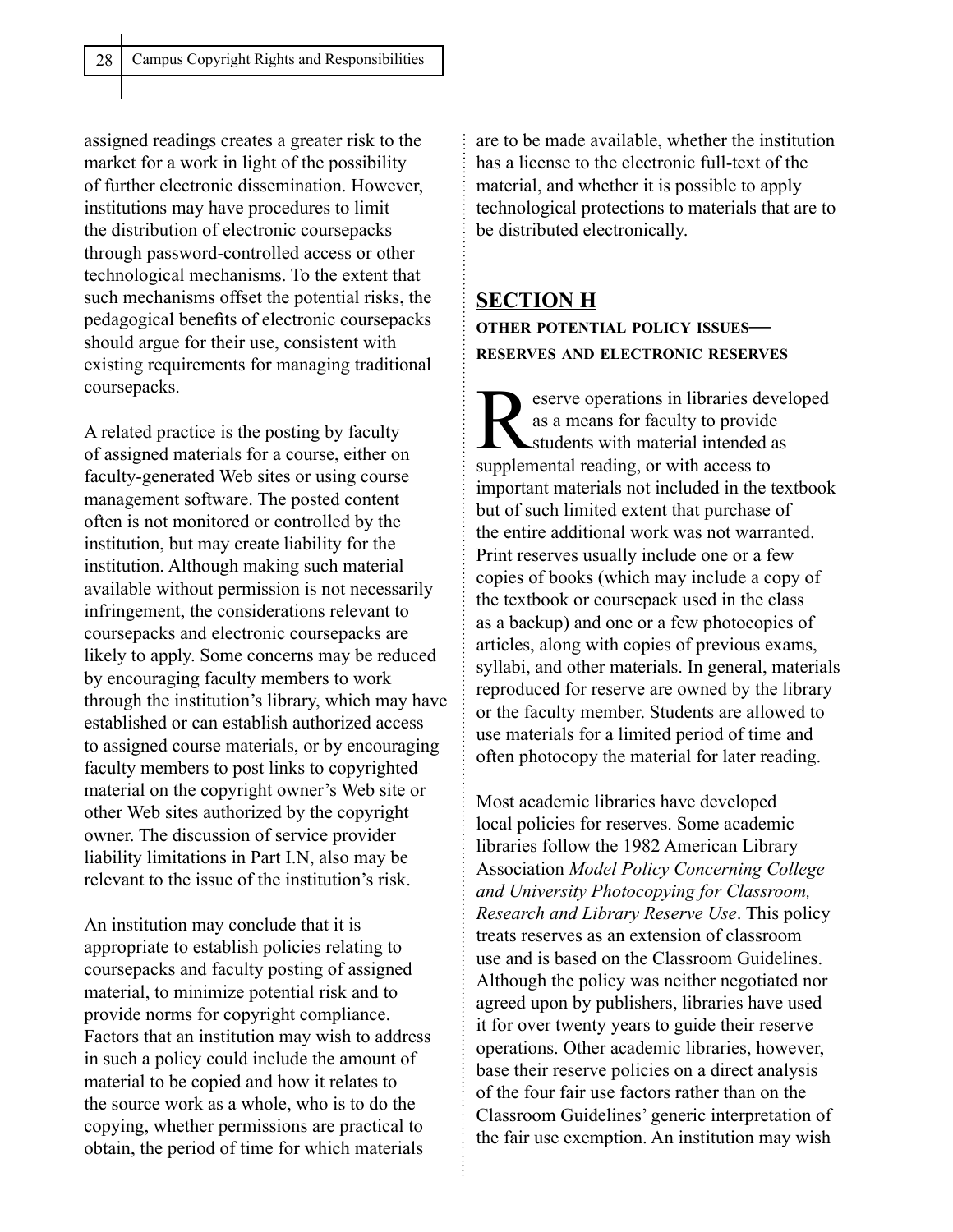to consider including a discussion of library reserve policies in its copyright policy.

Many libraries now also offer electronic reserves, based on fair use principles, adaptations of the 1982 ALA *Model Policy*, or other policies or guidelines. The development of electronic reserve systems offers the opportunity to provide access to course materials in a more effective way, but also creates some additional risk of unauthorized reproduction and distribution. Materials that are digitized for electronic reserve typically are owned by the library or faculty member. Students may access electronic reserve materials from anywhere they have Internet access and often are able to download and print copies for later use.

Many libraries limit access to electronic reserve materials through the use of Internet Protocol (IP) or password authentication.

Libraries may also link to licensed electronic works where such activity is not prohibited by the license.

There is disagreement over the definition and appropriate use of electronic reserves. To the extent that electronic reserves are extensions of traditional print reserves, providing access to important excerpted materials or supplementary material, their use should be compliant with copyright law and not raise concerns, particularly if distribution is limited through password-controlled access or other technological mechanisms. However, to the extent that electronic reserves exceed the purpose and scope of print reserves and have functionally become electronic coursepacks, they are likely to raise all of the issues and concerns discussed in Part II.G.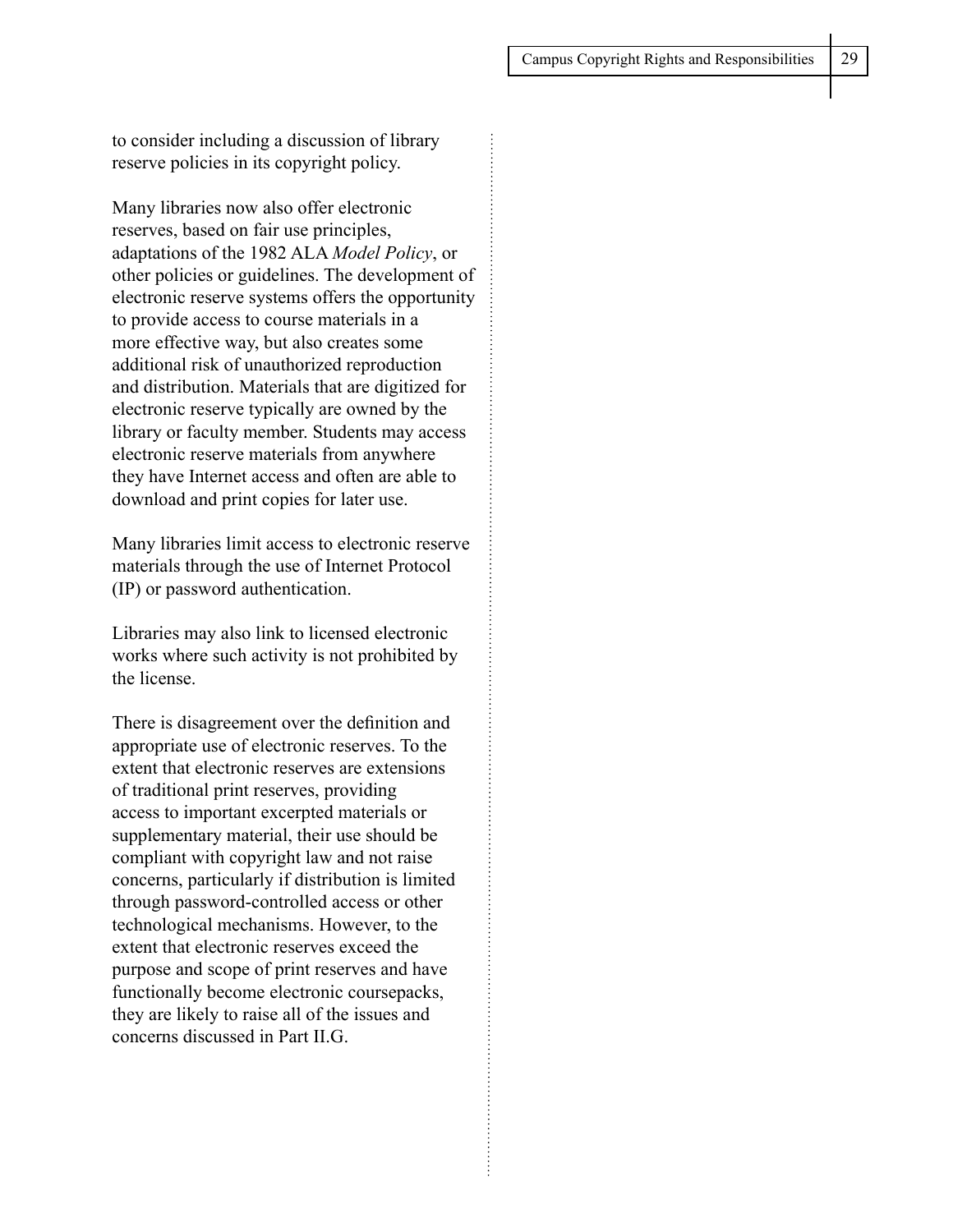## **CONCLUSION**

The groups that produced this document have sought to describe their common understanding of the basic aspects of copyright law and its application to academic practice. They do not agree on all issues and have tried in those cases to convey the differing perspectives that institutions might take into consideration in developing or refining their own policies. Inevitably, disagreements will arise concerning the use of copyrighted works, but if institutions make concerted efforts to incorporate the principles of copyright law into their campus policies, and affirmatively educate their faculty, students, and staff about copyright rights and responsibilities as defined by those policies, such disagreements will likely be minimized and can be resolved through goodfaith discussions. We hope that this document will assist institutions in such efforts to develop or refine their copyright policies.